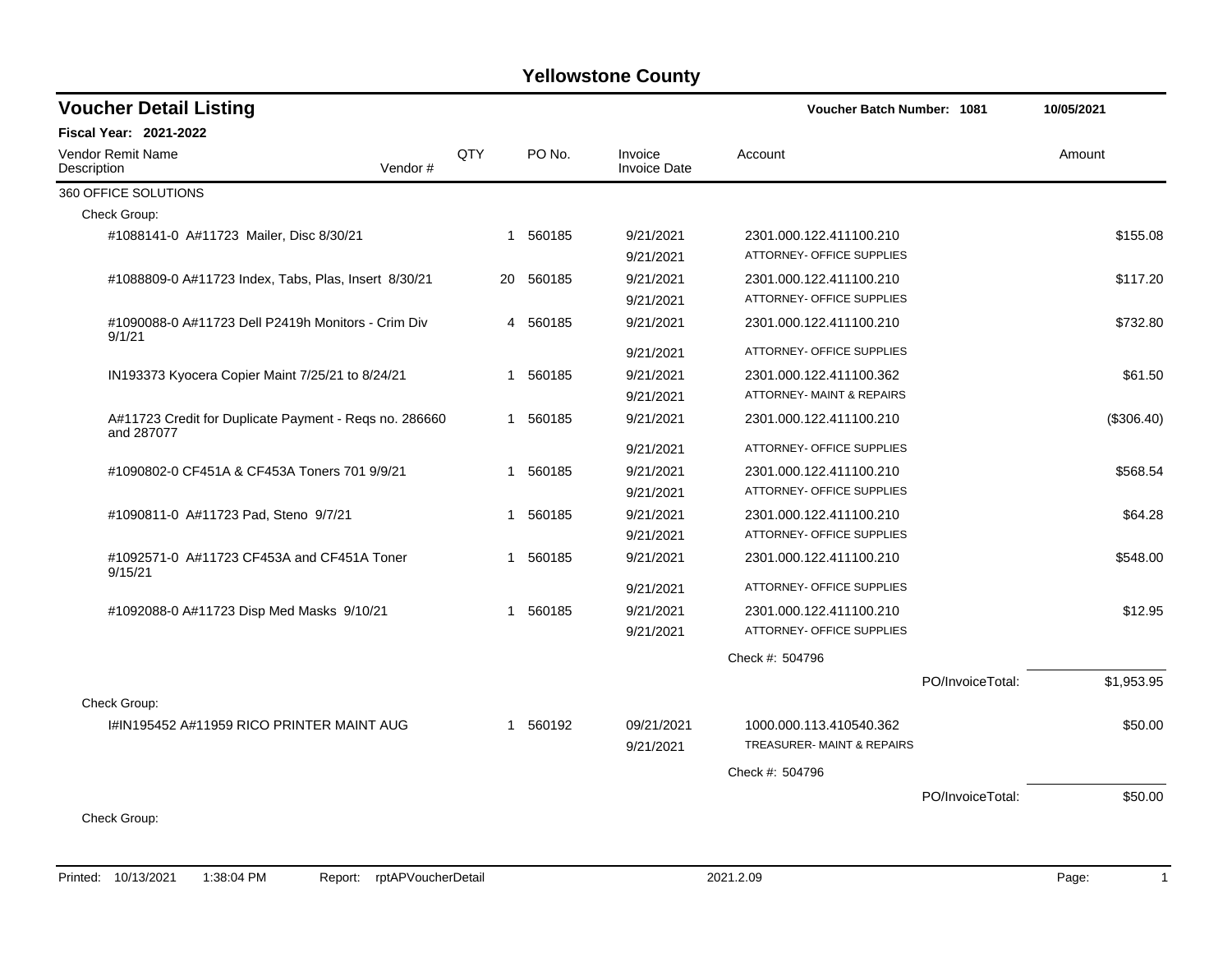| <b>Voucher Detail Listing</b>                                   |     |              |          |                                | Voucher Batch Number: 1081                                      |                  | 10/05/2021 |
|-----------------------------------------------------------------|-----|--------------|----------|--------------------------------|-----------------------------------------------------------------|------------------|------------|
| Fiscal Year: 2021-2022                                          |     |              |          |                                |                                                                 |                  |            |
| <b>Vendor Remit Name</b><br>Vendor#<br>Description              | QTY |              | PO No.   | Invoice<br><b>Invoice Date</b> | Account                                                         |                  | Amount     |
| I#INV195605 A#11770 copy count 8/10-9/9/21                      |     |              | 1 560193 | 09/21/2021<br>9/21/2021        | 1000.000.121.410340.363<br>JP- MACHINE MAINT                    |                  | \$50.00    |
|                                                                 |     |              |          |                                | Check #: 504796                                                 |                  |            |
|                                                                 |     |              |          |                                |                                                                 | PO/InvoiceTotal: | \$50.00    |
| Check Group:                                                    |     |              |          |                                |                                                                 |                  |            |
| A#9818 #1093665-0 2022 PLANNER                                  |     | $\mathbf{1}$ | 560204   | 09/21 /2021<br>9/21/2021       | 1000.000.111.410510.210<br>FINANCE- OFFICE SUPPLIES             |                  | \$13.35    |
|                                                                 |     |              |          |                                | Check #: 504796                                                 |                  |            |
|                                                                 |     |              |          |                                |                                                                 | PO/InvoiceTotal: | \$13.35    |
| Check Group:                                                    |     |              |          |                                |                                                                 |                  |            |
| I#1090857-0 CONTROL BINDER                                      |     |              | 1 560217 | 09/21/2021<br>9/21/2021        | 2300.000.136.420200.210<br>DETENTION- OFFICE SUPPLIES           |                  | \$30.14    |
| I#1090721-0 INK CART (COURTROOM)                                |     | 3            | 560217   | 09/21/2021<br>9/21/2021        | 2300.000.136.420200.210<br>DETENTION- OFFICE SUPPLIES           |                  | \$424.17   |
| I#1090877-0 CHAIRMAT CONTROL                                    |     | $\mathbf{1}$ | 560217   | 09/21/2021<br>9/21/2021        | 2300.000.136.420200.220<br><b>DETENTION- OPERATING SUPPLIES</b> |                  | \$98.25    |
|                                                                 |     |              |          |                                | Check #: 504796                                                 |                  |            |
|                                                                 |     |              |          |                                |                                                                 | PO/InvoiceTotal: | \$552.56   |
| Check Group:                                                    |     |              |          |                                |                                                                 |                  |            |
| I#IN195896 KYOCERA CONTR SERV 8/15-9/14/21                      |     | 1            | 560218   | 09/21/2021<br>9/21/2021        | 2300.000.136.420200.363<br>DETENTION- MACHINE MAINT             |                  | \$94.11    |
| I#IN193737 KYOCERA CONT SERV 7/31-8/30/21                       |     | $\mathbf{1}$ | 560218   | 09/21/2021<br>9/21/2021        | 2300.000.136.420200.363<br>DETENTION- MACHINE MAINT             |                  | \$78.31    |
|                                                                 |     |              |          |                                | Check #: 504796                                                 |                  |            |
|                                                                 |     |              |          |                                |                                                                 | PO/InvoiceTotal: | \$172.42   |
| Check Group:                                                    |     |              |          |                                |                                                                 |                  |            |
| I#1092804-0 New office chair fJB                                |     |              | 1 560226 | 09/22/2021<br>9/22/2021        | 1000.000.113.410540.210<br>TREASURER- OFFICE SUPPLIES           |                  | \$260.00   |
| I#1093518-0 Pipers printer Toner                                |     | 1            | 560226   | 09/22/2021<br>9/22/2021        | 1000.000.113.410540.210<br>TREASURER- OFFICE SUPPLIES           |                  | \$79.71    |
| Printed: 10/13/2021<br>1:38:04 PM<br>Report: rptAPVoucherDetail |     |              |          |                                | 2021.2.09                                                       |                  | Page:<br>2 |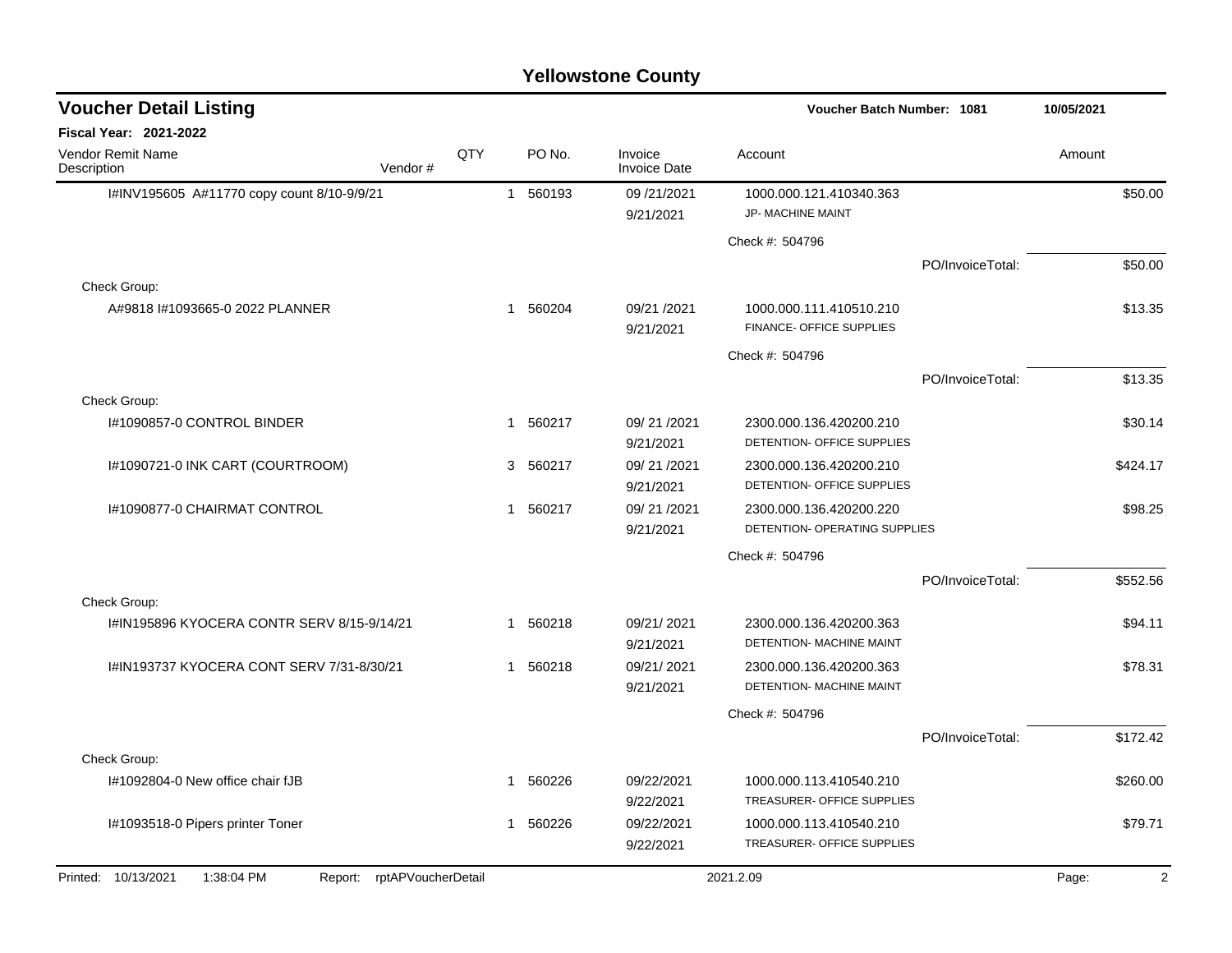| <b>Voucher Detail Listing</b>              |         |     |                       |                                | Voucher Batch Number: 1081                                       | 10/05/2021 |
|--------------------------------------------|---------|-----|-----------------------|--------------------------------|------------------------------------------------------------------|------------|
| <b>Fiscal Year: 2021-2022</b>              |         |     |                       |                                |                                                                  |            |
| Vendor Remit Name<br>Description           | Vendor# | QTY | PO No.                | Invoice<br><b>Invoice Date</b> | Account                                                          | Amount     |
| I#1092360-0 Tissue, Tape                   |         |     | 1 560226              | 09/22/2021<br>9/22/2021        | 1000.000.113.410540.210<br>TREASURER- OFFICE SUPPLIES            | \$60.42    |
| I#1089408-0 2022 scheduling calendar       |         |     | 560226<br>-1          | 09/22/2021<br>9/22/2021        | 1000.000.113.410540.210<br>TREASURER- OFFICE SUPPLIES            | \$24.23    |
| I#1089555-0 Toner, Pipers printer          |         |     | 1 560226              | 09/22/2021<br>9/22/2021        | 1000.000.113.410540.210<br>TREASURER- OFFICE SUPPLIES            | \$79.71    |
| I#1089035-0 Dealer returns yellow paper    |         |     | 1 560226              | 09/22/2021<br>9/22/2021        | 1000.000.113.410540.210<br><b>TREASURER- OFFICE SUPPLIES</b>     | \$7.55     |
| I#1089035-1 Dealer returns purple paper    |         |     | 560226<br>-1          | 09/22/2021<br>9/22/2021        | 1000.000.113.410540.210<br>TREASURER- OFFICE SUPPLIES            | \$7.63     |
| I#1091519-0 Motor vehicle bandages         |         |     | 560226<br>1           | 09/22/2021<br>9/22/2021        | 1000.000.113.410540.210<br>TREASURER- OFFICE SUPPLIES            | \$15.79    |
| I#1091599-0 counterfeit pen detectors      |         |     | 1 560226              | 09/22/2021<br>9/22/2021        | 1000.000.113.410540.210<br>TREASURER- OFFICE SUPPLIES            | \$24.74    |
| I#1091430-0 Z-Grip blue pens               |         |     | 560226<br>$\mathbf 1$ | 09/22/2021<br>9/22/2021        | 1000.000.113.410540.210<br>TREASURER- OFFICE SUPPLIES            | \$10.06    |
|                                            |         |     |                       |                                | Check #: 504796                                                  |            |
| Check Group:                               |         |     |                       |                                | PO/InvoiceTotal:                                                 | \$569.84   |
| #1082297-1 9/14/21 PAPER                   |         |     | 560244<br>$\mathbf 1$ | 09/22/2021<br>9/22/2021        | 5810.000.551.460442.210<br>METRA ADMIN- OFFICE SUPPLIES          | \$16.72    |
| I#1093190-0 9/17/21 TRAFFIC VESTS          |         |     | 560244<br>-1          | 09/22/2021<br>9/22/2021        | 5810.000.554.460442.220<br>METRA EVENTS- OPERATING SUPPLIES      | \$73.20    |
| I#1093376-0 9/17/21 SHARPIE, PAINT, MARKER |         |     | 1 560244              | 09/22/2021<br>9/22/2021        | 5810.000.553.460442.220<br>METRA CONCESSIONS- OPERATING SUPPLIES | \$8.98     |
| I#1093376-1 9/17/21 SHARPIE, PAINT, MARKER |         |     | 1 560244              | 09/22/2021<br>9/22/2021        | 5810.000.553.460442.220<br>METRA CONCESSIONS- OPERATING SUPPLIES | \$6.62     |
|                                            |         |     |                       |                                | Check #: 504796                                                  |            |
|                                            |         |     |                       |                                | PO/InvoiceTotal:                                                 | \$105.52   |
| Check Group:                               |         |     |                       |                                |                                                                  |            |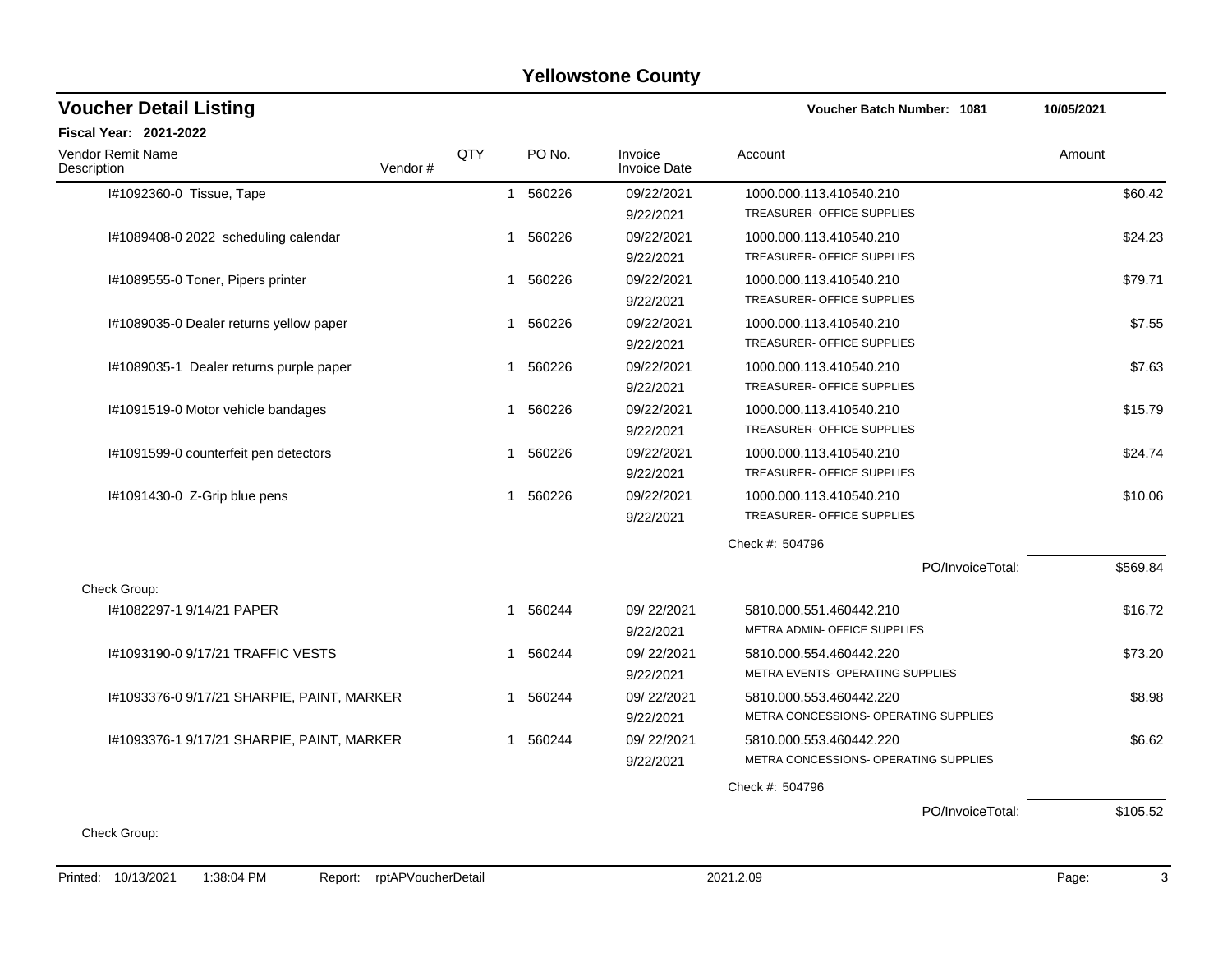| <b>Voucher Detail Listing</b>                                         |                    |              |              |                                | <b>Voucher Batch Number: 1081</b>        |                  | 10/05/2021              |
|-----------------------------------------------------------------------|--------------------|--------------|--------------|--------------------------------|------------------------------------------|------------------|-------------------------|
| <b>Fiscal Year: 2021-2022</b>                                         |                    |              |              |                                |                                          |                  |                         |
| Vendor Remit Name<br>Description                                      | Vendor#            | QTY          | PO No.       | Invoice<br><b>Invoice Date</b> | Account                                  |                  | Amount                  |
| I#1092411-0 Disp Med Masks                                            |                    |              | 1 560245     | 09/22/2021                     | 1000.000.221.410330.210                  |                  | \$12.95                 |
|                                                                       |                    |              |              | 9/22/2021                      | CLERK OF COURT- OFFICE SUPPLIES          |                  |                         |
| I#1091402-0 Disinfec wipes                                            |                    |              | 3 560245     | 09/22/2021                     | 1000.000.221.410330.210                  |                  | \$62.07                 |
|                                                                       |                    |              |              | 9/22/2021                      | CLERK OF COURT- OFFICE SUPPLIES          |                  |                         |
|                                                                       |                    |              |              |                                | Check #: 504796                          |                  |                         |
|                                                                       |                    |              |              |                                |                                          | PO/InvoiceTotal: | \$75.02                 |
| Check Group:                                                          |                    |              |              |                                |                                          |                  |                         |
| I#IN195735 Photocopier Annual Svc                                     |                    |              | 1 560261     | 09/23/2021                     | 1000.000.221.410330.398                  |                  | \$1,036.80              |
|                                                                       |                    |              |              | 9/23/2021                      | CLERK OF COURT-VARIABLE CONTRACT SERVICE |                  |                         |
|                                                                       |                    |              |              |                                | Check #: 504796                          |                  |                         |
|                                                                       |                    |              |              |                                |                                          | PO/InvoiceTotal: | \$1,036.80              |
|                                                                       |                    |              |              |                                |                                          | Vendor Total:    | \$4,579.46              |
| <b>ACCENT PRINT SHOP</b>                                              | 047797             |              |              |                                |                                          |                  |                         |
| Check Group:                                                          |                    |              |              |                                |                                          |                  |                         |
| I# 35988; 10,000 CA Envelopes #10 8/25/21                             |                    |              | 10000 560198 | 09/21/2021                     | 2301.000.122.411100.210                  |                  | \$640.00                |
|                                                                       |                    |              |              | 9/21/2021                      | ATTORNEY- OFFICE SUPPLIES                |                  |                         |
|                                                                       |                    |              |              |                                | Check #: 504797                          |                  |                         |
|                                                                       |                    |              |              |                                |                                          | PO/InvoiceTotal: | \$640.00                |
|                                                                       |                    |              |              |                                |                                          | Vendor Total:    | \$640.00                |
| <b>ACE ELECTRIC</b>                                                   | 001070             |              |              |                                |                                          |                  |                         |
| Check Group:                                                          |                    |              |              |                                |                                          |                  |                         |
| 1#326 9/10/21 EXPO ROOF TRACK LIGHTS                                  |                    | $\mathbf{1}$ | 560229       | 09/22/2021                     | 5811.000.552.460442.369                  |                  | \$2,055.15              |
|                                                                       |                    |              |              | 9/22/2021                      | FACILITIES- BUILDING REPAIRS             |                  |                         |
| 1#5330 9/10/21 FAIR SUPPORT                                           |                    | $\mathbf{1}$ | 560229       | 09/22/2021                     | 5810.000.557.460442.397                  |                  | \$5,138.06              |
|                                                                       |                    |              |              | 9/22/2021                      | METRA FAIR- FIXED CONTRACT SERVICES      |                  |                         |
| 1#5369 9/13/2021 REPLACEMENT OF POLE/LIGHT IN<br><b>FRONT OF EXPO</b> |                    |              | 1 560229     | 09/22/2021                     | 5811.000.552.460442.365                  |                  | \$6,000.00              |
|                                                                       |                    |              |              | 9/22/2021                      | FACILITIES- GROUND MAINT                 |                  |                         |
|                                                                       |                    |              |              |                                | Check #: 504798                          |                  |                         |
|                                                                       |                    |              |              |                                |                                          | PO/InvoiceTotal: | \$13,193.21             |
|                                                                       |                    |              |              |                                |                                          |                  |                         |
| Printed: 10/13/2021<br>1:38:04 PM<br>Report:                          | rptAPVoucherDetail |              |              |                                | 2021.2.09                                |                  | Page:<br>$\overline{4}$ |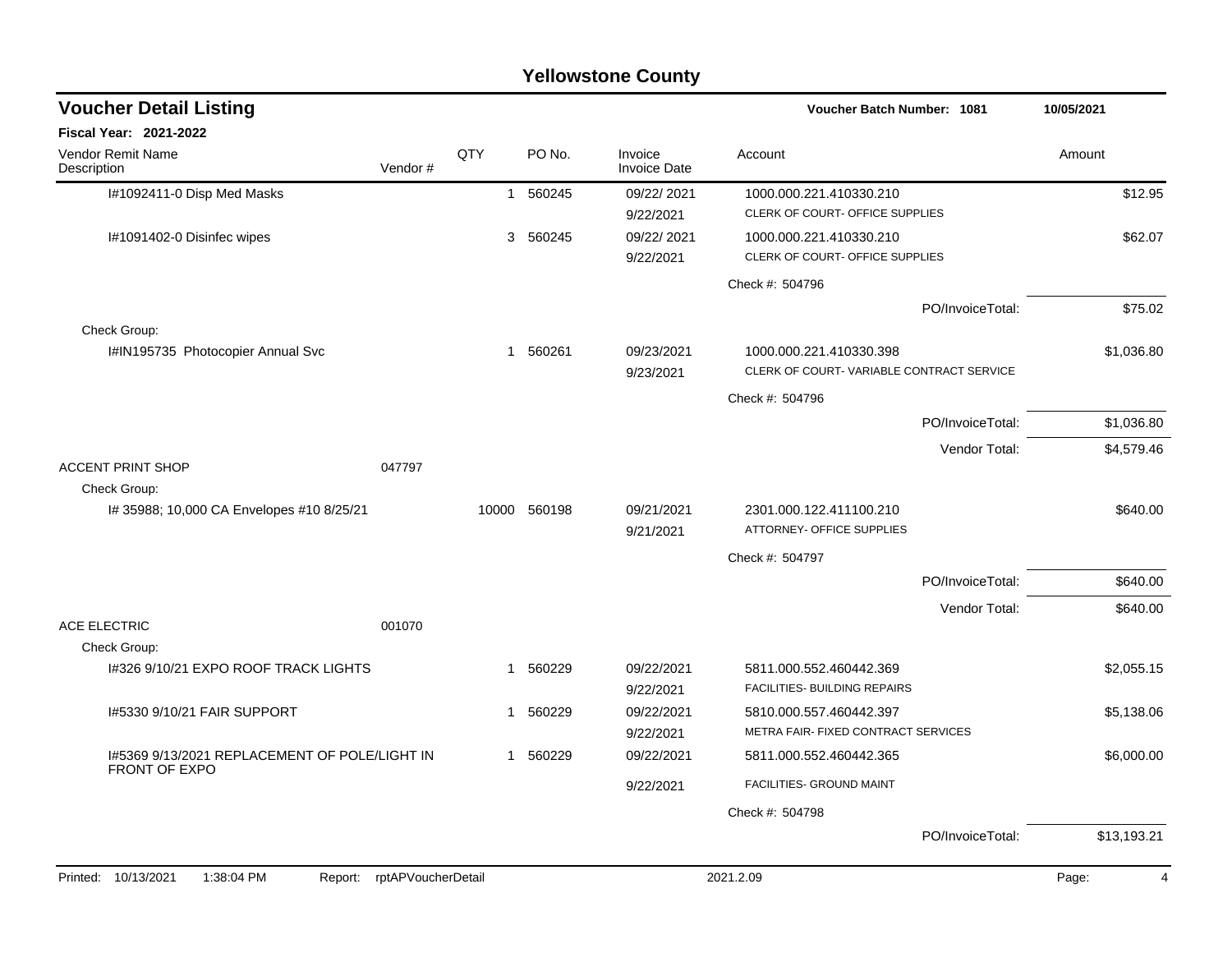| <b>Voucher Detail Listing</b>                                    |                    |     |             |                                | <b>Voucher Batch Number: 1081</b>       | 10/05/2021  |
|------------------------------------------------------------------|--------------------|-----|-------------|--------------------------------|-----------------------------------------|-------------|
| <b>Fiscal Year: 2021-2022</b>                                    |                    |     |             |                                |                                         |             |
| Vendor Remit Name<br>Description                                 | Vendor#            | QTY | PO No.      | Invoice<br><b>Invoice Date</b> | Account                                 | Amount      |
|                                                                  |                    |     |             |                                | Vendor Total:                           | \$13,193.21 |
| AIR CONTROLS CO                                                  | 001147             |     |             |                                |                                         |             |
| Check Group:                                                     |                    |     |             |                                |                                         |             |
| I#11558 A#2644 Air handler repair                                |                    |     | 1 560196    | 09/21/2021                     | 2399.000.235.420250.360                 | \$679.33    |
|                                                                  |                    |     |             | 9/21/2021                      | YSC- REPAIRS & MAINT SERVICE            |             |
|                                                                  |                    |     |             |                                | Check #: 504799                         |             |
|                                                                  |                    |     |             |                                | PO/InvoiceTotal:                        | \$679.33    |
|                                                                  |                    |     |             |                                | Vendor Total:                           | \$679.33    |
| ALBERTSONS/SAFEWAY<br>Check Group:                               |                    |     |             |                                |                                         |             |
| I#807117 A#172049 FOOD FAIR NIGHTSHOWS                           |                    |     | 560249<br>1 | 09/23/2021                     | 5810.000.557.460443.228                 | \$146.96    |
|                                                                  |                    |     |             | 9/23/2021                      | METRA FAIR ENTERTAINMENT- FOOD CATERING |             |
| 1#437037 A#172049 FOOD FAIR NIGHTSHOWS                           |                    |     | 560249<br>1 | 09/23/2021                     | 5810.000.557.460443.228                 | \$70.07     |
|                                                                  |                    |     |             | 9/23/2021                      | METRA FAIR ENTERTAINMENT- FOOD CATERING |             |
| I#437406 A#172049 FOOD FAIR NIGHT SHOWS                          |                    |     | 560249<br>1 | 09/23/2021                     | 5810.000.557.460443.228                 | \$263.37    |
|                                                                  |                    |     |             | 9/23/2021                      | METRA FAIR ENTERTAINMENT- FOOD CATERING |             |
| I#800620 A#172049 FOOD FAIR NIGHTSHOWS                           |                    |     | 560249<br>1 | 09/23/2021                     | 5810.000.557.460443.228                 | \$16.16     |
|                                                                  |                    |     |             | 9/23/2021                      | METRA FAIR ENTERTAINMENT- FOOD CATERING |             |
| I#808180 A#172049 FOOD FAIR NIGHTSHOWS                           |                    |     | 560249<br>1 | 09/23/2021                     | 5810.000.557.460443.228                 | \$172.04    |
|                                                                  |                    |     |             | 9/23/2021                      | METRA FAIR ENTERTAINMENT- FOOD CATERING |             |
| 1#803325 A#172049 SODA PRCA RODEO                                |                    |     | 560249<br>1 | 09/23/2021                     | 5810.000.557.460442.256                 | \$53.94     |
|                                                                  |                    |     |             | 9/23/2021                      | METRA FAIR- INTERNAL FOOD USE           |             |
|                                                                  |                    |     |             |                                | Check #: 504800                         |             |
|                                                                  |                    |     |             |                                | PO/InvoiceTotal:                        | \$722.54    |
|                                                                  |                    |     |             |                                | Vendor Total:                           | \$722.54    |
| ALLIED CONTROL & MECHANICAL                                      | 001070             |     |             |                                |                                         |             |
| Check Group:                                                     |                    |     |             |                                |                                         |             |
| I#5347 9/13/21 KITCHEN AC REPAIR/NILE BLDG LEAK<br>ON COMPRESSOR |                    |     | 1 560230    | 09/22 /2021                    | 5811.000.552.460442.369                 | \$1,465.26  |
|                                                                  |                    |     |             | 9/22/2021                      | FACILITIES- BUILDING REPAIRS            |             |
|                                                                  |                    |     |             |                                | Check #: 504801                         |             |
| Printed: 10/13/2021<br>1:38:04 PM<br>Report:                     | rptAPVoucherDetail |     |             |                                | 2021.2.09                               | 5<br>Page:  |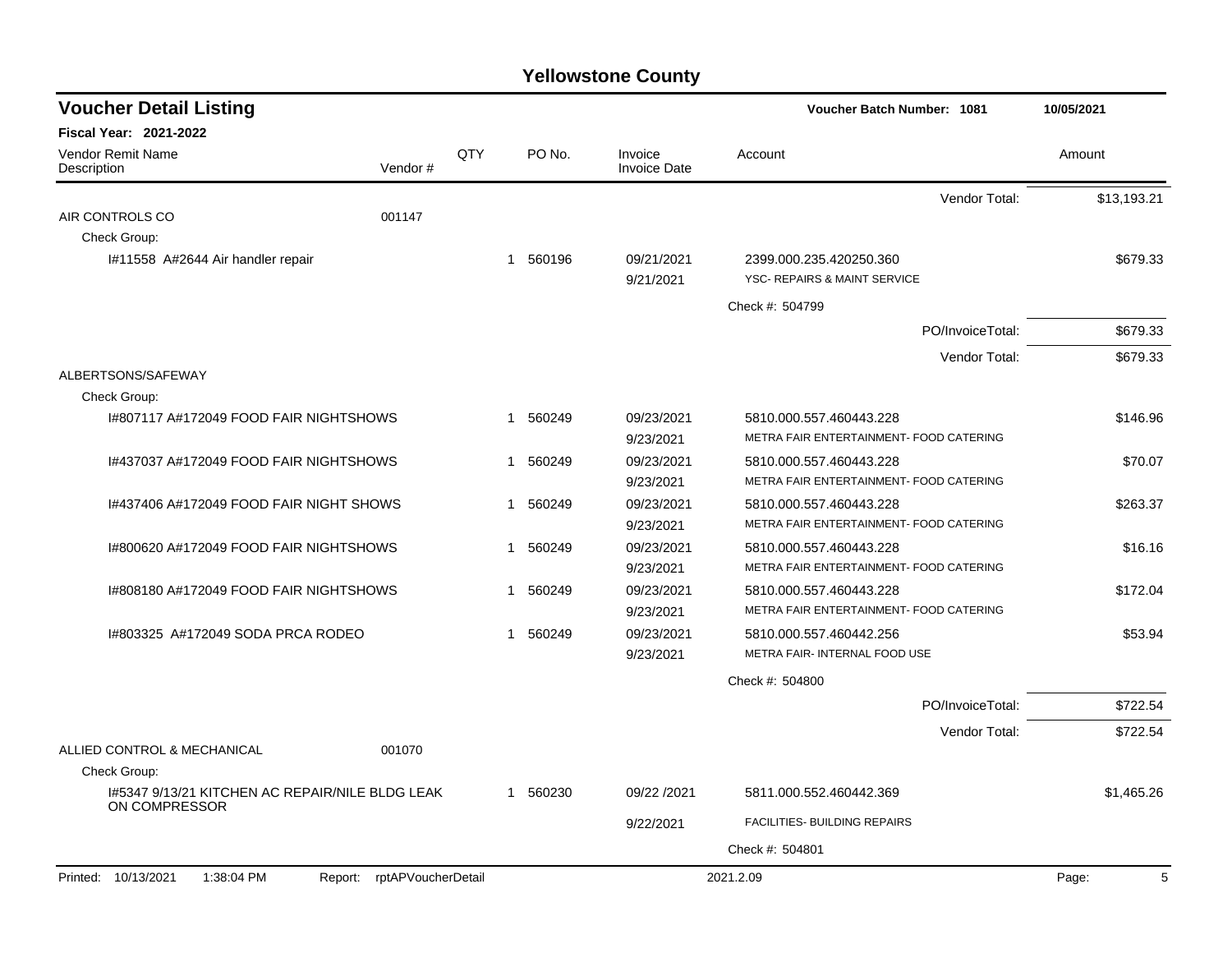| <b>Voucher Detail Listing</b>                       |                    |     |              |          |                                | Voucher Batch Number: 1081                              |                  | 10/05/2021 |
|-----------------------------------------------------|--------------------|-----|--------------|----------|--------------------------------|---------------------------------------------------------|------------------|------------|
| <b>Fiscal Year: 2021-2022</b>                       |                    |     |              |          |                                |                                                         |                  |            |
| <b>Vendor Remit Name</b><br>Description             | Vendor#            | QTY |              | PO No.   | Invoice<br><b>Invoice Date</b> | Account                                                 |                  | Amount     |
|                                                     |                    |     |              |          |                                |                                                         | PO/InvoiceTotal: | \$1,465.26 |
|                                                     |                    |     |              |          |                                |                                                         | Vendor Total:    | \$1,465.26 |
| AMERICAN MEDICAL RESPONSE AMBULANCE<br>Check Group: |                    |     |              |          |                                |                                                         |                  |            |
| I#014-36297 MEDICAL TRANS (JW) 8/18/21              |                    |     |              | 1 560221 | 09/21/2021<br>9/21/2021        | 2300.000.136.420200.356<br>DETENTION- DOCTORS/HOSPITALS |                  | \$473.36   |
| I#014-36351 MEDICAL TRANS (KA) 8/26/21              |                    |     | $\mathbf{1}$ | 560221   | 09/21/2021<br>9/21/2021        | 2300.000.136.420200.356<br>DETENTION- DOCTORS/HOSPITALS |                  | \$473.36   |
|                                                     |                    |     |              |          |                                | Check #: 504802                                         |                  |            |
|                                                     |                    |     |              |          |                                |                                                         | PO/InvoiceTotal: | \$946.72   |
|                                                     |                    |     |              |          |                                |                                                         | Vendor Total:    | \$946.72   |
| ANGEL LIND'S DAIRY INC                              |                    |     |              |          |                                |                                                         |                  |            |
| Check Group:                                        |                    |     |              |          |                                |                                                         |                  |            |
| I#8011888 A#YOUTHS Dairy                            |                    |     |              | 1 560200 | 09/21/2021<br>9/21/2021        | 2399.000.235.420250.223<br>YSC-FOOD                     |                  | \$127.10   |
|                                                     |                    |     |              |          |                                | Check #: 504803                                         |                  |            |
|                                                     |                    |     |              |          |                                |                                                         | PO/InvoiceTotal: | \$127.10   |
|                                                     |                    |     |              |          |                                |                                                         | Vendor Total:    | \$127.10   |
| ARENA NETWORK, INC                                  |                    |     |              |          |                                |                                                         |                  |            |
| Check Group:<br>1#111896 10/1/2021 QRTLY MEMBERSHIP |                    |     |              | 1 560250 | 09/22/2021                     | 5810.000.555.460442.398                                 |                  | \$4,583.00 |
|                                                     |                    |     |              |          | 9/22/2021                      | METRA MARKETING- VARIABLE CONTRACT<br><b>SERVICES</b>   |                  |            |
|                                                     |                    |     |              |          |                                | Check #: 504804                                         |                  |            |
|                                                     |                    |     |              |          |                                |                                                         | PO/InvoiceTotal: | \$4,583.00 |
|                                                     |                    |     |              |          |                                |                                                         | Vendor Total:    | \$4,583.00 |
| <b>BALCO UNIFORM CO INC</b>                         | 041513             |     |              |          |                                |                                                         |                  |            |
| Check Group:                                        |                    |     |              |          |                                |                                                         |                  |            |
| 1#63971 7 STARS                                     |                    |     | $\mathbf 1$  | 560213   | 09/21/2021                     | 2300.000.136.420200.229                                 |                  | \$35.01    |
|                                                     |                    |     |              |          | 9/21/2021                      | DETENTION- CLOTHING/UNIFORM STAFF                       |                  |            |
| 1:38:04 PM<br>Printed: 10/13/2021<br>Report:        | rptAPVoucherDetail |     |              |          |                                | 2021.2.09                                               |                  | Page:      |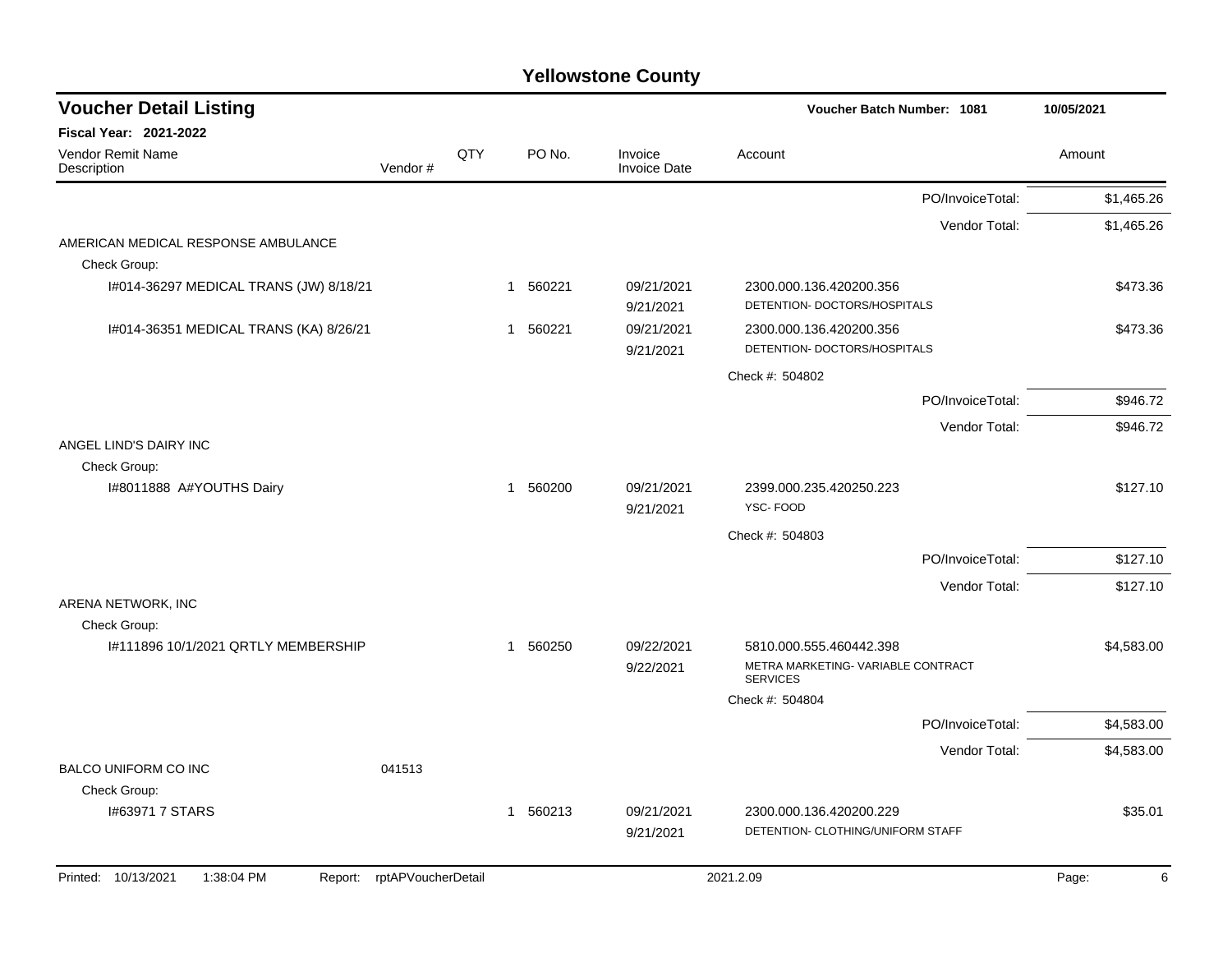| <b>Voucher Detail Listing</b>              |         |     |            |                                | <b>Voucher Batch Number: 1081</b>                            | 10/05/2021 |
|--------------------------------------------|---------|-----|------------|--------------------------------|--------------------------------------------------------------|------------|
| <b>Fiscal Year: 2021-2022</b>              |         |     |            |                                |                                                              |            |
| <b>Vendor Remit Name</b><br>Description    | Vendor# | QTY | PO No.     | Invoice<br><b>Invoice Date</b> | Account                                                      | Amount     |
| 1#64147-1 NAMETAPE MILLS, STERLING, KVAMME |         |     | 6 560213   | 09/21/2021<br>9/21/2021        | 2300.000.136.420200.229<br>DETENTION- CLOTHING/UNIFORM STAFF | \$47.24    |
|                                            |         |     |            |                                | Check #: 504805                                              |            |
|                                            |         |     |            |                                | PO/InvoiceTotal:                                             | \$82.25    |
| Check Group:                               |         |     |            |                                |                                                              |            |
| I#64165: Name plate RL Emp reimburse       |         |     | 1 560239   | 09/22/2021<br>9/22/2021        | 2300.000.130.420110.226<br>ADMIN- CLOTHING & UNIFORMS        | \$7.20     |
| I#63003: Outercarrier vest DD Emp reimb    |         | 1   | 560239     | 09/22/2021<br>9/22/2021        | 2300.000.130.420110.226<br>ADMIN- CLOTHING & UNIFORMS        | \$297.37   |
|                                            |         |     |            |                                | Check #: 504805                                              |            |
|                                            |         |     |            |                                | PO/InvoiceTotal:                                             | \$304.57   |
|                                            |         |     |            |                                | Vendor Total:                                                | \$386.82   |
| <b>BARGREEN ELLINGSON INC</b>              | 046659  |     |            |                                |                                                              |            |
| Check Group:                               |         |     |            |                                |                                                              |            |
| 1#010020763 HAND SANITIZER                 |         | 16  | 560214     | 09/21/2021                     | 2300.000.136.420200.220                                      | \$552.00   |
|                                            |         |     |            | 9/21/2021                      | DETENTION- OPERATING SUPPLIES                                |            |
| 1#010020901 MOP HEAD                       |         | 6   | 560214     | 09/21/2021                     | 2300.000.136.420200.224                                      | \$95.10    |
|                                            |         |     |            | 9/21/2021                      | DETENTION- JANITORIAL SUPPLIES                               |            |
| 1#010020901 BLK NITRILE GLOVES XLRG        |         |     | 100 560214 | 09/21/2021                     | 2300.000.136.420200.220                                      | \$1,588.00 |
|                                            |         |     |            | 9/21/2021                      | DETENTION- OPERATING SUPPLIES                                |            |
| 1#010020901 33 GAL CAN LINER               |         | 10  | 560214     | 09/21/2021                     | 2300.000.136.420200.224                                      | \$332.00   |
|                                            |         |     |            | 9/21/2021                      | DETENTION- JANITORIAL SUPPLIES                               |            |
| 1#010020901 45 GAL CAN LINER               |         | 10  | 560214     | 09/21/2021                     | 2300.000.136.420200.224                                      | \$411.90   |
|                                            |         |     |            | 9/21/2021                      | DETENTION- JANITORIAL SUPPLIES                               |            |
| I#010020901 TOILETPAPER                    |         | 20  | 560214     | 09/21/2021                     | 2300.000.136.420200.220                                      | \$840.80   |
|                                            |         |     |            | 9/21/2021                      | DETENTION- OPERATING SUPPLIES                                |            |
| I#010029357 BODY SHAMPOO                   |         | 20  | 560214     | 09/21/2021                     | 2300.000.136.420200.220                                      | \$1,164.00 |
|                                            |         |     |            | 9/21/2021                      | DETENTION- OPERATING SUPPLIES                                |            |
| I#010029357 MULTI SURF CLEANER             |         | 5   | 560214     | 09/21/2021                     | 2300.000.136.420200.224                                      | \$532.30   |
|                                            |         |     |            | 9/21/2021                      | DETENTION- JANITORIAL SUPPLIES                               |            |
|                                            |         |     |            |                                |                                                              |            |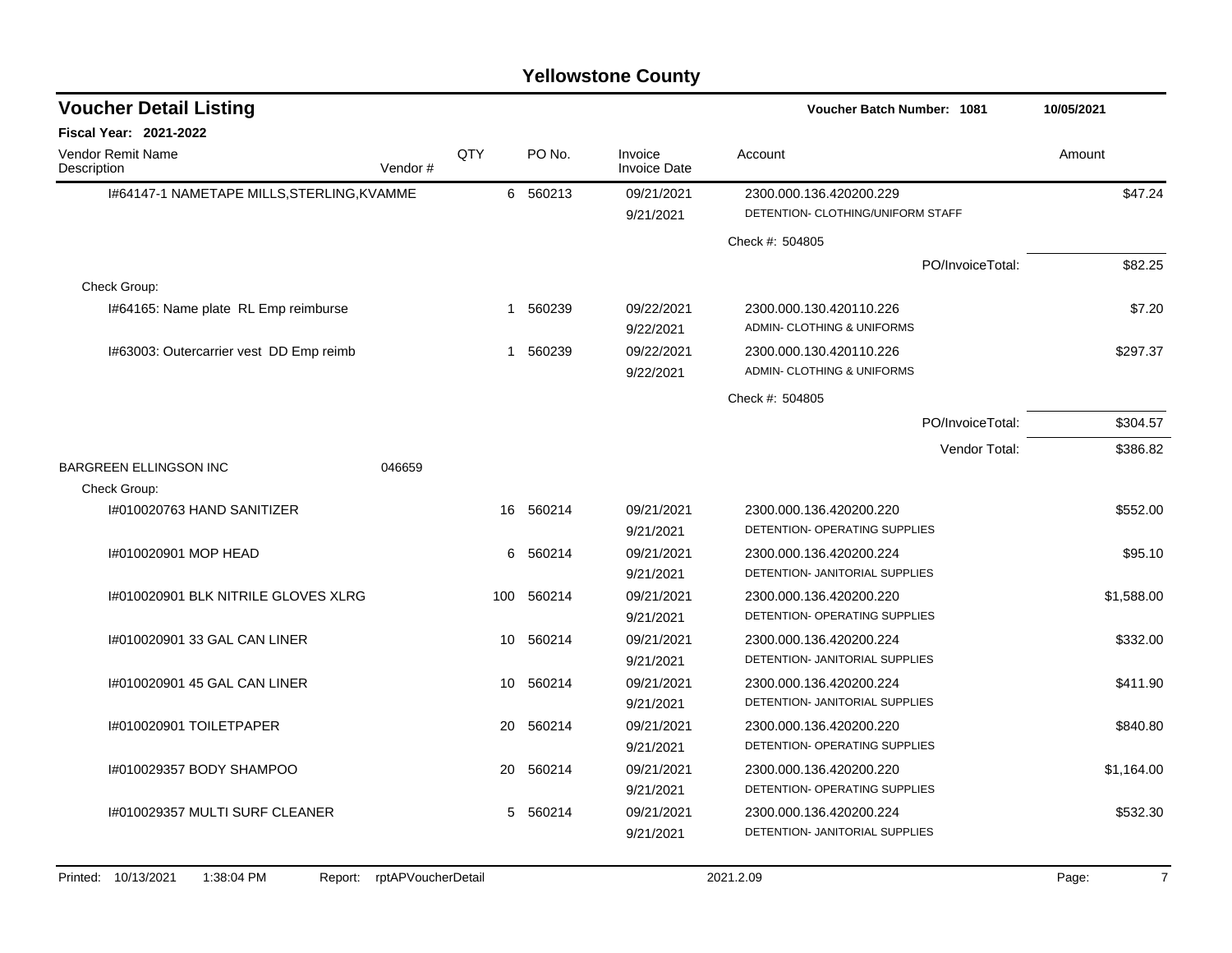| <b>Voucher Detail Listing</b>             |         |     |   |           |                                |                                | Voucher Batch Number: 1081 |            |  |
|-------------------------------------------|---------|-----|---|-----------|--------------------------------|--------------------------------|----------------------------|------------|--|
| <b>Fiscal Year: 2021-2022</b>             |         |     |   |           |                                |                                |                            |            |  |
| <b>Vendor Remit Name</b><br>Description   | Vendor# | QTY |   | PO No.    | Invoice<br><b>Invoice Date</b> | Account                        |                            | Amount     |  |
| I#010029357 TOILETPAPER                   |         |     |   | 20 560214 | 09/21/2021                     | 2300.000.136.420200.220        |                            | \$872.00   |  |
|                                           |         |     |   |           | 9/21/2021                      | DETENTION- OPERATING SUPPLIES  |                            |            |  |
| I#010029356 MOPHEAD                       |         |     | 6 | 560214    | 09/21/2021                     | 2300.000.136.420200.224        |                            | \$95.10    |  |
|                                           |         |     |   |           | 9/21/2021                      | DETENTION- JANITORIAL SUPPLIES |                            |            |  |
| I#010031039 FIBERGLASS HANDLE             |         |     |   | 2 560214  | 09/21/2021                     | 2300.000.136.420200.224        |                            | \$36.20    |  |
|                                           |         |     |   |           | 9/21/2021                      | DETENTION- JANITORIAL SUPPLIES |                            |            |  |
|                                           |         |     |   |           |                                | Check #: 504806                |                            |            |  |
|                                           |         |     |   |           |                                |                                | PO/InvoiceTotal:           | \$6,519.40 |  |
|                                           |         |     |   |           |                                |                                | Vendor Total:              | \$6,519.40 |  |
| <b>BRUCO INC</b>                          | 002050  |     |   |           |                                |                                |                            |            |  |
| Check Group:                              |         |     |   |           |                                |                                |                            |            |  |
| 1#403506 DESCALER DETERGENT               |         |     |   | 3 560210  | 09/21/2021                     | 2300.000.136.420200.224        |                            | \$236.91   |  |
|                                           |         |     |   |           | 9/21/2021                      | DETENTION- JANITORIAL SUPPLIES |                            |            |  |
| 1#403506 FUEL SURCHARGE                   |         |     |   | 1 560210  | 09/21/2021                     | 2300.000.136.420200.231        |                            | \$3.00     |  |
|                                           |         |     |   |           | 9/21/2021                      | DETENTION- GAS/OIL/GREASE      |                            |            |  |
|                                           |         |     |   |           |                                | Check #: 504807                |                            |            |  |
|                                           |         |     |   |           |                                |                                | PO/InvoiceTotal:           | \$239.91   |  |
|                                           |         |     |   |           |                                |                                | Vendor Total:              | \$239.91   |  |
| CAPITAL ONE                               |         |     |   |           |                                |                                |                            |            |  |
| Check Group:                              |         |     |   |           |                                |                                |                            |            |  |
| 1#646363 SC 8/18/21 INMATE CANDY          |         |     | 1 | 560220    | 09/21/2021                     | 2300.000.136.420200.220        |                            | \$132.98   |  |
|                                           |         |     |   |           | 9/21/2021                      | DETENTION- OPERATING SUPPLIES  |                            |            |  |
| I#646363 WM DENTURE TABS, REMOTES 8/24/21 |         |     | 1 | 560220    | 09/21/2021                     | 2300.000.136.420200.220        |                            | \$60.47    |  |
|                                           |         |     |   |           | 9/21/2021                      | DETENTION- OPERATING SUPPLIES  |                            |            |  |
| 1#646363 SC THERMOMETERS 8/24/21          |         |     |   | 1 560220  | 09/21/2021                     | 2300.000.136.420200.220        |                            | \$119.92   |  |
|                                           |         |     |   |           | 9/21/2021                      | DETENTION- OPERATING SUPPLIES  |                            |            |  |
| 1#646363 SC WATER, CANDY 8/27/21          |         |     | 1 | 560220    | 09/21/2021                     | 2300.000.136.420200.220        |                            | \$87.14    |  |
|                                           |         |     |   |           | 9/21/2021                      | DETENTION- OPERATING SUPPLIES  |                            |            |  |
| 1#646363 SC CANDY, CLEAR GRIP 8/31/21     |         |     | 1 | 560220    | 09/21/2021                     | 2300.000.136.420200.220        |                            | \$141.82   |  |
|                                           |         |     |   |           | 9/21/2021                      | DETENTION- OPERATING SUPPLIES  |                            |            |  |
|                                           |         |     |   |           |                                |                                |                            |            |  |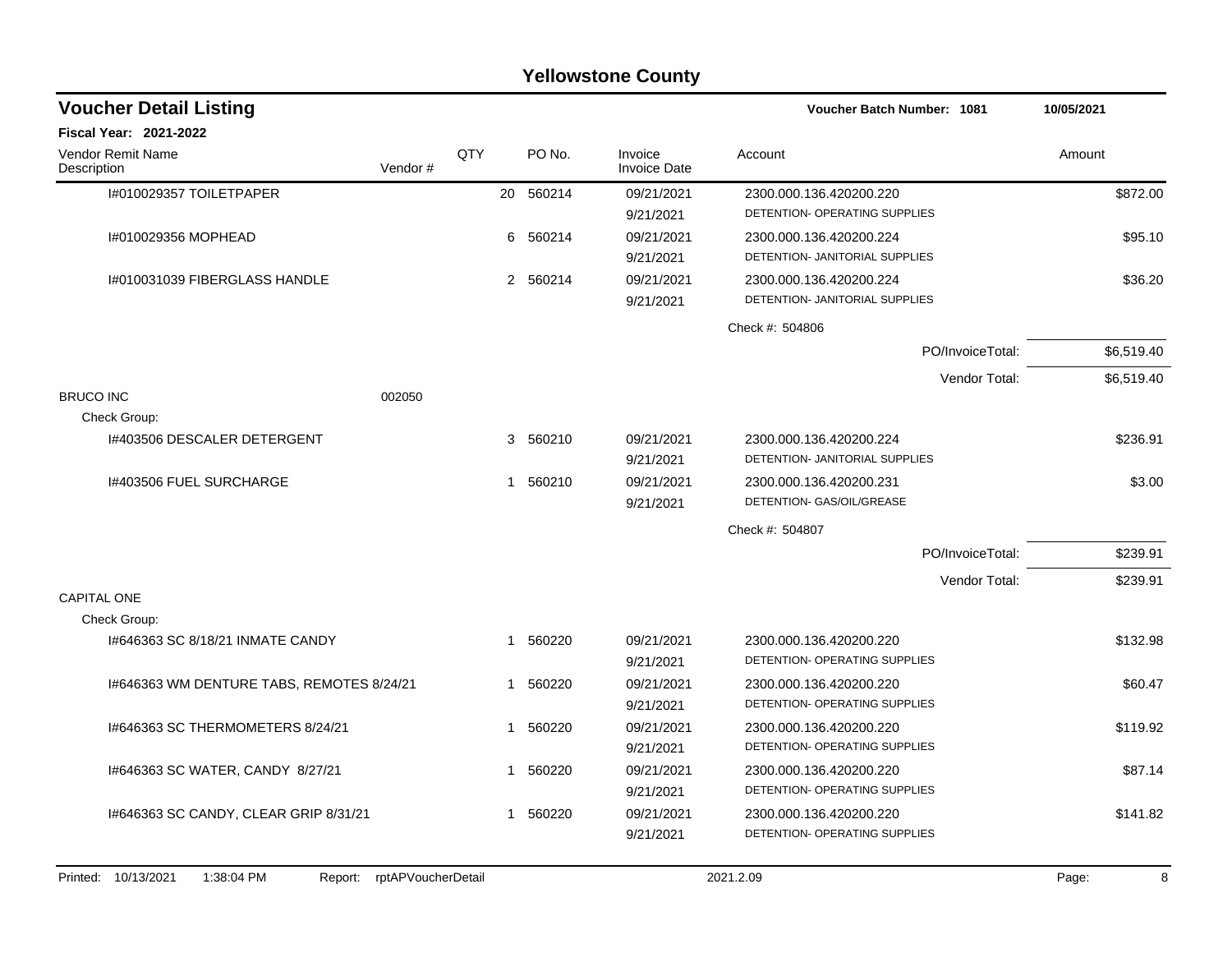| <b>Voucher Detail Listing</b>            |         |     |          |                                | Voucher Batch Number: 1081                                   |                  | 10/05/2021 |
|------------------------------------------|---------|-----|----------|--------------------------------|--------------------------------------------------------------|------------------|------------|
| <b>Fiscal Year: 2021-2022</b>            |         |     |          |                                |                                                              |                  |            |
| Vendor Remit Name<br>Description         | Vendor# | QTY | PO No.   | Invoice<br><b>Invoice Date</b> | Account                                                      |                  | Amount     |
|                                          |         |     |          |                                | Check #: 504808                                              |                  |            |
|                                          |         |     |          |                                |                                                              | PO/InvoiceTotal: | \$542.33   |
|                                          |         |     |          |                                |                                                              | Vendor Total:    | \$542.33   |
| CENTURYLINK.                             |         |     |          |                                |                                                              |                  |            |
| Check Group:                             |         |     |          |                                |                                                              |                  |            |
| I#242676718 A#89876701 9/8/21            |         |     | 1 560243 | 09/23/2021<br>9/23/2021        | 5810.000.552.460442.345<br>METRA FACILITIES- PHONE           |                  | \$8.05     |
|                                          |         |     |          |                                | Check #: 504809                                              |                  |            |
|                                          |         |     |          |                                |                                                              | PO/InvoiceTotal: | \$8.05     |
|                                          |         |     |          |                                |                                                              | Vendor Total:    | \$8.05     |
| CENTURYLINK                              |         |     |          |                                |                                                              |                  |            |
| Check Group:                             |         |     |          |                                |                                                              |                  |            |
| A#M4062454196766M CUSTER REPEATER 9/7/21 |         |     | 1 560206 | 09/21/2021<br>9/21/2021        | 1000.000.124.420600.340<br><b>DES-UTILITIES</b>              |                  | \$44.61    |
|                                          |         |     |          |                                | Check #: 504810                                              |                  |            |
|                                          |         |     |          |                                |                                                              | PO/InvoiceTotal: | \$44.61    |
| Check Group:                             |         |     |          |                                |                                                              |                  |            |
| A#4062567056435B CHOICE BUS LINE 9/1/21  |         |     | 1 560222 | 9/21/2021<br>9/21/2021         | 2300.000.136.420200.345<br>DETENTION- TELEPHONE & TECHNOLOGY |                  | \$55.53    |
|                                          |         |     |          |                                | Check #: 504810                                              |                  |            |
|                                          |         |     |          |                                |                                                              | PO/InvoiceTotal: | \$55.53    |
| Check Group:                             |         |     |          |                                |                                                              |                  |            |
| A#M4062458602732M 9/1/21                 |         |     | 1 560248 | 09/22/2021<br>9/22/2021        | 5810.000.552.460442.345<br>METRA FACILITIES- PHONE           |                  | \$453.64   |
|                                          |         |     |          |                                | Check #: 504810                                              |                  |            |
|                                          |         |     |          |                                |                                                              | PO/InvoiceTotal: | \$453.64   |
|                                          |         |     |          |                                |                                                              | Vendor Total:    | \$553.78   |
| DANA SAFETY SUPPLY INC                   |         |     |          |                                |                                                              |                  |            |
| Check Group:                             |         |     |          |                                |                                                              |                  |            |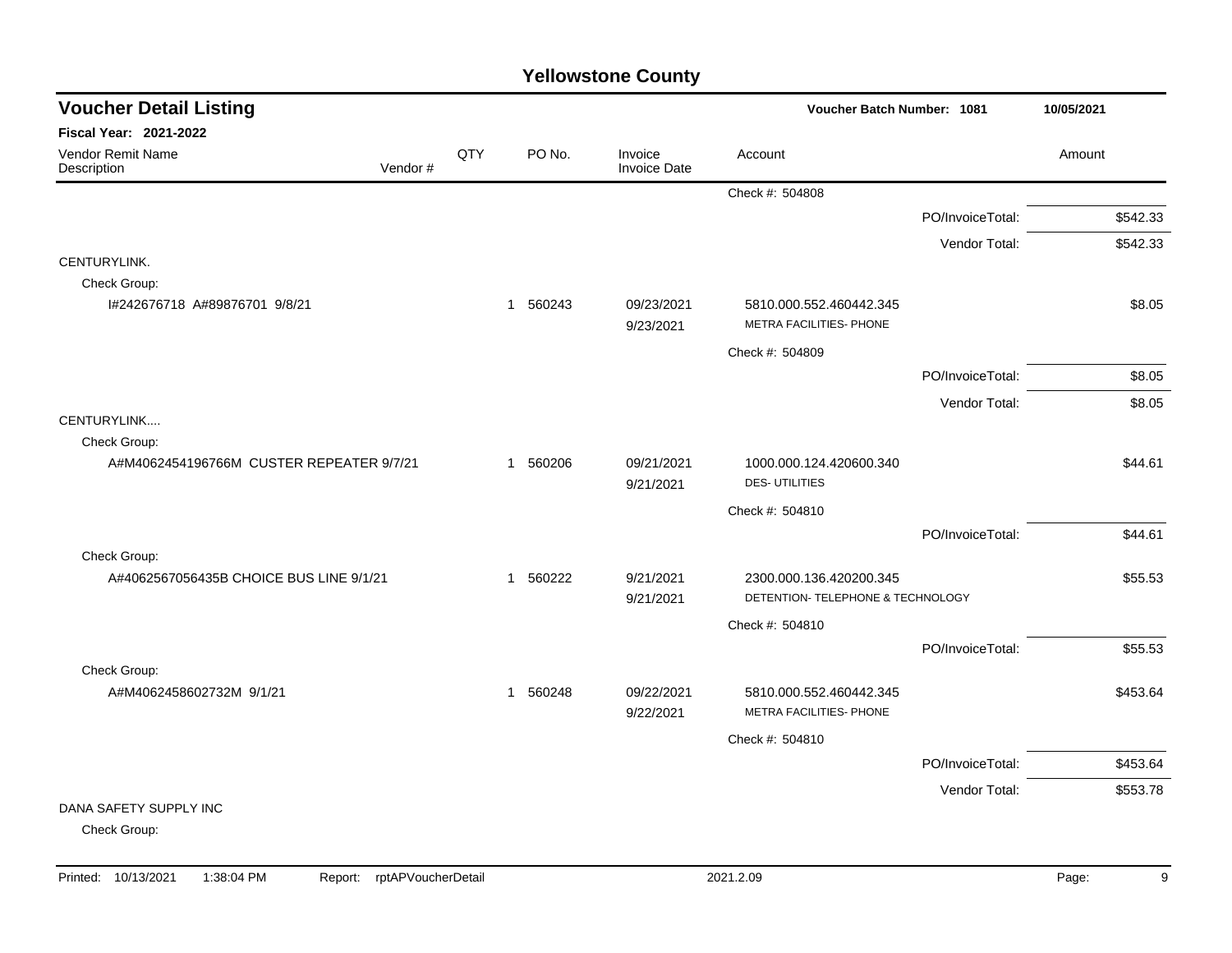| <b>Voucher Detail Listing</b>                                                               |                    |              |          |                                      | Voucher Batch Number: 1081                                                                     |                  | 10/05/2021 |
|---------------------------------------------------------------------------------------------|--------------------|--------------|----------|--------------------------------------|------------------------------------------------------------------------------------------------|------------------|------------|
| <b>Fiscal Year: 2021-2022</b>                                                               |                    |              |          |                                      |                                                                                                |                  |            |
| <b>Vendor Remit Name</b><br>Description                                                     | QTY<br>Vendor#     |              | PO No.   | Invoice<br><b>Invoice Date</b>       | Account                                                                                        |                  | Amount     |
| Claim #04-22; I#746809; Push bumper replacement for SO<br>patrol vehicle                    |                    | $\mathbf{1}$ | 560194   | 09/21/2021                           | 2190.000.429.510200.751                                                                        |                  | \$454.88   |
|                                                                                             |                    |              |          | 9/21/2021                            | DEFENSE COSTS- AUTO COLLISION & COMP                                                           |                  |            |
|                                                                                             |                    |              |          |                                      | Check #: 504811                                                                                |                  |            |
|                                                                                             |                    |              |          |                                      |                                                                                                | PO/InvoiceTotal: | \$454.88   |
|                                                                                             |                    |              |          |                                      |                                                                                                | Vendor Total:    | \$454.88   |
| FERGUS ELECTRIC COOPERATIVE INC                                                             |                    |              |          |                                      |                                                                                                |                  |            |
| Check Group:                                                                                |                    |              |          |                                      |                                                                                                |                  |            |
| A#383924; DUNN MTN TOWER 9/5/21                                                             |                    | 1            | 560202   | 09/21/2021<br>9/21/2021              | 1000.000.124.420600.340<br><b>DES-UTILITIES</b>                                                |                  | \$92.76    |
|                                                                                             |                    |              |          |                                      | Check #: 504812                                                                                |                  |            |
|                                                                                             |                    |              |          |                                      |                                                                                                | PO/InvoiceTotal: | \$92.76    |
|                                                                                             |                    |              |          |                                      |                                                                                                | Vendor Total:    | \$92.76    |
| FIRST STUDENT INC<br>042200                                                                 |                    |              |          |                                      |                                                                                                |                  |            |
| Check Group:                                                                                |                    |              |          |                                      |                                                                                                |                  |            |
| 1#9362798 A#2296842 SHUTTLE 8/19/21                                                         |                    | 1            | 560236   | 09/22/2021                           | 5810.000.557.460442.533                                                                        |                  | \$1,482.00 |
|                                                                                             |                    |              |          | 9/22/2021                            | METRA FAIR- EQUIPMENT RENTAL                                                                   |                  |            |
| 1#9362799 A#2296842 SHUTTLE 8/20/21                                                         |                    | 1            | 560236   | 09/22/2021                           | 5810.000.557.460442.533                                                                        |                  | \$1,482.00 |
|                                                                                             |                    |              |          | 9/22/2021                            | METRA FAIR- EQUIPMENT RENTAL                                                                   |                  |            |
| I#9362800 A#2296842 SHUTTLE 8/21/21                                                         |                    | $\mathbf{1}$ | 560236   | 09/22/2021                           | 5810.000.557.460442.533                                                                        |                  | \$1,482.00 |
|                                                                                             |                    |              |          | 9/22/2021                            | METRA FAIR- EQUIPMENT RENTAL                                                                   |                  |            |
|                                                                                             |                    |              |          |                                      | Check #: 504813                                                                                |                  |            |
|                                                                                             |                    |              |          |                                      |                                                                                                | PO/InvoiceTotal: | \$4,446.00 |
|                                                                                             |                    |              |          |                                      |                                                                                                | Vendor Total:    | \$4,446.00 |
| FISHER'S TECHNOLOGY                                                                         |                    |              |          |                                      |                                                                                                |                  |            |
| Check Group:                                                                                |                    |              |          |                                      |                                                                                                |                  |            |
| I#940665 DN Canon6265 Copier Maint 8/2021                                                   |                    |              | 1 560187 | 09/20/2021                           | 2301.000.122.411100.362                                                                        |                  | \$33.66    |
|                                                                                             |                    |              |          |                                      |                                                                                                |                  |            |
|                                                                                             |                    |              |          |                                      |                                                                                                |                  | \$0.04     |
|                                                                                             |                    |              |          |                                      |                                                                                                |                  |            |
|                                                                                             |                    |              |          |                                      | Check #: 504814                                                                                |                  | Page:      |
| I#940665 701 Canon 4251 Copier Maint 8/2021<br>Printed: 10/13/2021<br>1:38:04 PM<br>Report: | rptAPVoucherDetail | 1            | 560187   | 9/20/2021<br>09/20/2021<br>9/20/2021 | ATTORNEY- MAINT & REPAIRS<br>2301.000.122.411100.362<br>ATTORNEY- MAINT & REPAIRS<br>2021.2.09 |                  |            |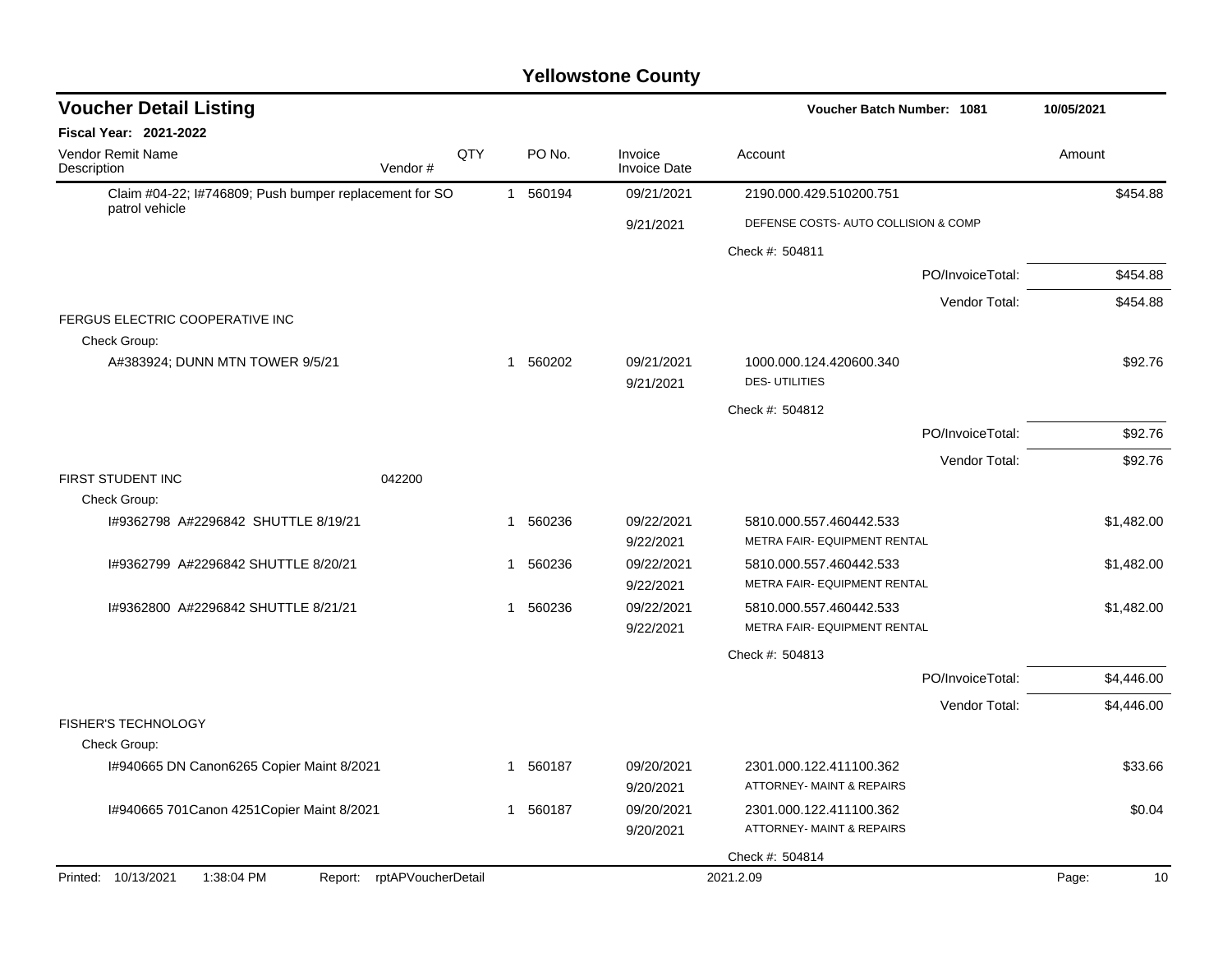| <b>Voucher Detail Listing</b>                                     |                    |     |                        |                                | Voucher Batch Number: 1081                               |                  | 10/05/2021  |
|-------------------------------------------------------------------|--------------------|-----|------------------------|--------------------------------|----------------------------------------------------------|------------------|-------------|
| Fiscal Year: 2021-2022                                            |                    |     |                        |                                |                                                          |                  |             |
| Vendor Remit Name<br>Description                                  | Vendor#            | QTY | PO No.                 | Invoice<br><b>Invoice Date</b> | Account                                                  |                  | Amount      |
|                                                                   |                    |     |                        |                                |                                                          | PO/InvoiceTotal: | \$33.70     |
|                                                                   |                    |     |                        |                                |                                                          | Vendor Total:    | \$33.70     |
| FLEX FAMILY HEALTH PLLC                                           |                    |     |                        |                                |                                                          |                  |             |
| Check Group:                                                      |                    |     |                        |                                |                                                          |                  |             |
| I#1342 Youth Physicals                                            |                    |     | 1 560208               | 09/21/2021<br>9/21/2021        | 2399.000.235.420250.351<br>YSC- MEDICAL & PSYCH SERVICES |                  | \$400.00    |
| I#1342 STAFF COVID TESTS                                          |                    |     | 560208<br>1            | 09/21/2021                     | 2399.000.235.420250.351                                  |                  | \$210.00    |
|                                                                   |                    |     |                        | 9/21/2021                      | YSC- MEDICAL & PSYCH SERVICES                            |                  |             |
|                                                                   |                    |     |                        |                                | Check #: 504815                                          |                  |             |
|                                                                   |                    |     |                        |                                |                                                          | PO/InvoiceTotal: | \$610.00    |
|                                                                   |                    |     |                        |                                |                                                          | Vendor Total:    | \$610.00    |
| <b>GTS INTERIOR SUPPLY</b>                                        |                    |     |                        |                                |                                                          |                  |             |
| Check Group:                                                      |                    |     |                        |                                |                                                          |                  |             |
| I#64032259-00 A#1021026 Ceiling tiles                             |                    |     | 1 560209               | 09/21/2021<br>9/21/2021        | 2399.000.235.420250.360<br>YSC- REPAIRS & MAINT SERVICE  |                  | \$161.43    |
|                                                                   |                    |     |                        |                                | Check #: 504816                                          |                  |             |
|                                                                   |                    |     |                        |                                |                                                          | PO/InvoiceTotal: | \$161.43    |
|                                                                   |                    |     |                        |                                |                                                          | Vendor Total:    | \$161.43    |
| <b>GUARDIAN SECURITY &amp; INVESTIGATIONS INC</b><br>Check Group: | 033894             |     |                        |                                |                                                          |                  |             |
| I#788 Courthouse Security 8/2-31/21                               |                    |     | 560191<br>$\mathbf{1}$ | 09/21/2021<br>9/21/2021        | 1000.000.199.411800.397<br>MISC- CONTRACT SERVICES       |                  | \$5,428.50  |
|                                                                   |                    |     |                        |                                | Check #: 504817                                          |                  |             |
|                                                                   |                    |     |                        |                                |                                                          | PO/InvoiceTotal: | \$5,428.50  |
|                                                                   |                    |     |                        |                                |                                                          | Vendor Total:    | \$5,428.50  |
| <b>HAAS &amp; WILKERSON INSUR</b>                                 | 035402             |     |                        |                                |                                                          |                  |             |
| Check Group:                                                      |                    |     |                        |                                |                                                          |                  |             |
| I#163759 ESI RISK PURCH GRP AUG                                   |                    |     | 1 560228               | 09/22/2021                     | 5810.000.557.460442.510                                  |                  | \$255.00    |
|                                                                   |                    |     |                        | 9/22/2021                      | <b>METRA FAIR- INSURANCE</b>                             |                  |             |
| Printed: 10/13/2021<br>1:38:04 PM<br>Report:                      | rptAPVoucherDetail |     |                        |                                | 2021.2.09                                                |                  | Page:<br>11 |
|                                                                   |                    |     |                        |                                |                                                          |                  |             |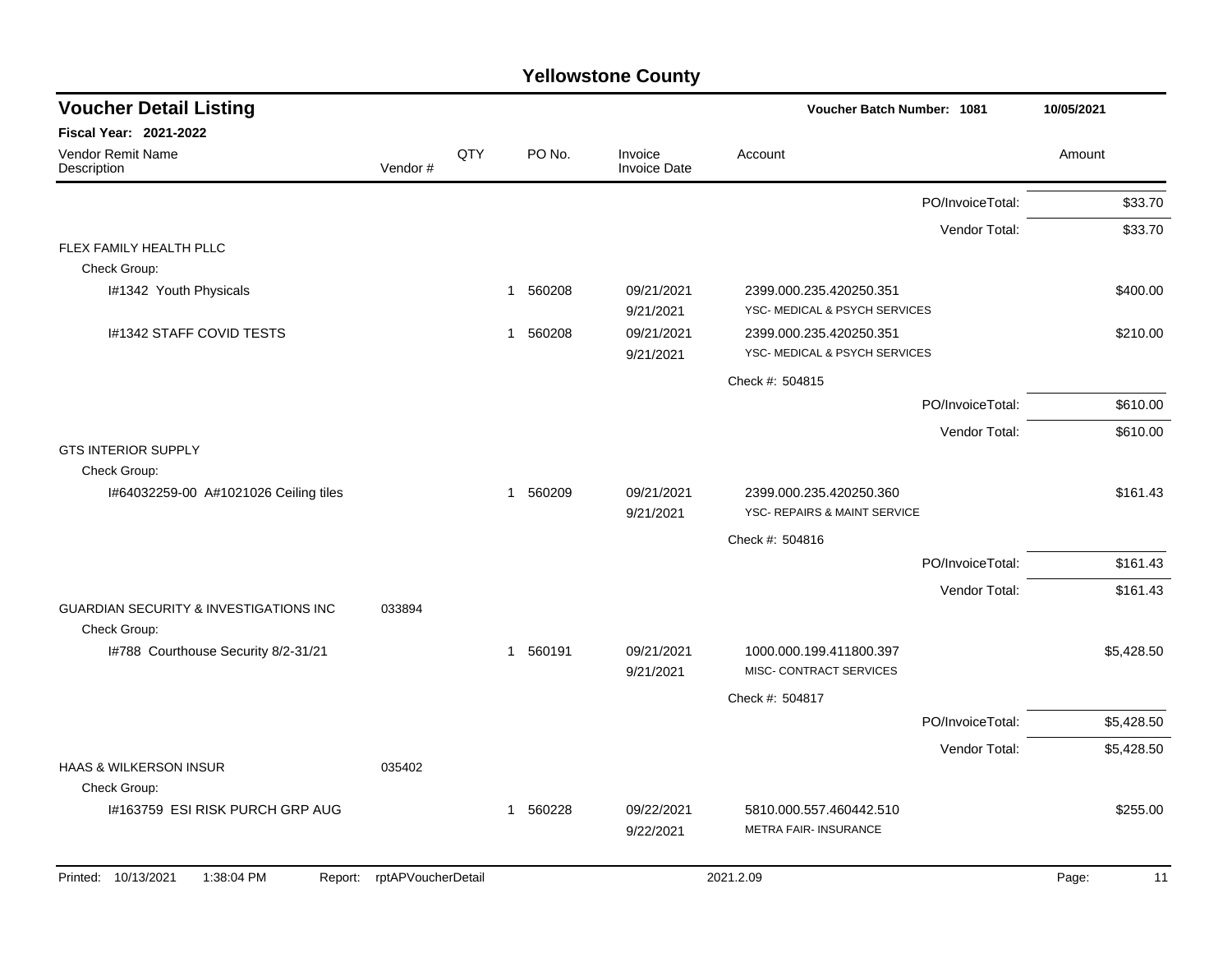| <b>Voucher Detail Listing</b>                               |                    |              |        |                                | <b>Voucher Batch Number: 1081</b>                           |                  | 10/05/2021  |
|-------------------------------------------------------------|--------------------|--------------|--------|--------------------------------|-------------------------------------------------------------|------------------|-------------|
| <b>Fiscal Year: 2021-2022</b>                               |                    |              |        |                                |                                                             |                  |             |
| Vendor Remit Name<br>Description                            | Vendor#            | QTY          | PO No. | Invoice<br><b>Invoice Date</b> | Account                                                     |                  | Amount      |
| 1#163754 USER LIABILITY AUG EVENTS                          |                    | $\mathbf{1}$ | 560228 | 09/22/2021<br>9/22/2021        | 5810.000.557.460442.510<br><b>METRA FAIR-INSURANCE</b>      |                  | \$1,325.00  |
|                                                             |                    |              |        |                                | Check #: 504818                                             |                  |             |
|                                                             |                    |              |        |                                |                                                             | PO/InvoiceTotal: | \$1,580.00  |
|                                                             |                    |              |        |                                |                                                             | Vendor Total:    | \$1,580.00  |
| HODGES BADGE COMPANY INC<br>Check Group:                    | 042869             |              |        |                                |                                                             |                  |             |
| I#21014689 7/23/21 FAIR AWARDS                              |                    | -1           | 560241 | 09/22/2021<br>9/22/2021        | 5810.000.557.460442.740<br><b>METRA FAIR- AWARDS</b>        |                  | \$2,339.26  |
| I#21015668 7/26/21 FAIR AWARDS                              |                    | 1            | 560241 | 09/22/2021<br>9/22/2021        | 5810.000.557.460442.740<br><b>METRA FAIR- AWARDS</b>        |                  | \$4,094.79  |
|                                                             |                    |              |        |                                | Check #: 504819                                             |                  |             |
|                                                             |                    |              |        |                                |                                                             | PO/InvoiceTotal: | \$6,434.05  |
|                                                             |                    |              |        |                                |                                                             | Vendor Total:    | \$6,434.05  |
| <b>INDEPENDENT LOCK CO</b><br>Check Group:                  | 003553             |              |        |                                |                                                             |                  |             |
| 1#37308 9/17/2021 SVC CALL/KEY CUTTING DJ<br><b>TRAILER</b> |                    | $\mathbf{1}$ | 560232 | 09/22/2021                     | 5810.000.552.460442.220                                     |                  | \$123.00    |
|                                                             |                    |              |        | 9/22/2021                      | METRA FACILITIES- OPERATING SUPPLIES                        |                  |             |
|                                                             |                    |              |        |                                | Check #: 504820                                             |                  |             |
|                                                             |                    |              |        |                                |                                                             | PO/InvoiceTotal: | \$123.00    |
|                                                             |                    |              |        |                                |                                                             | Vendor Total:    | \$123.00    |
| JIM HICKS DENTAL SERVICES PC<br>Check Group:                |                    |              |        |                                |                                                             |                  |             |
| I#YCDF0821 DENTAL SERVICE 8/21                              |                    | 76.5         | 560251 | 09/22/2021<br>9/22/2021        | 2300.000.136.420200.398<br>DETENTION- VAR CONTRACT SERVICES |                  | \$9,180.00  |
| I#YCDF0821 ASSIST HR 8/21                                   |                    | 62           | 560251 | 09/22/2021<br>9/22/2021        | 2300.000.136.420200.398<br>DETENTION- VAR CONTRACT SERVICES |                  | \$1,178.00  |
|                                                             |                    |              |        |                                | Check #: 504821                                             |                  |             |
|                                                             |                    |              |        |                                |                                                             | PO/InvoiceTotal: | \$10,358.00 |
| Printed: 10/13/2021<br>1:38:04 PM<br>Report:                | rptAPVoucherDetail |              |        |                                | 2021.2.09                                                   |                  | 12<br>Page: |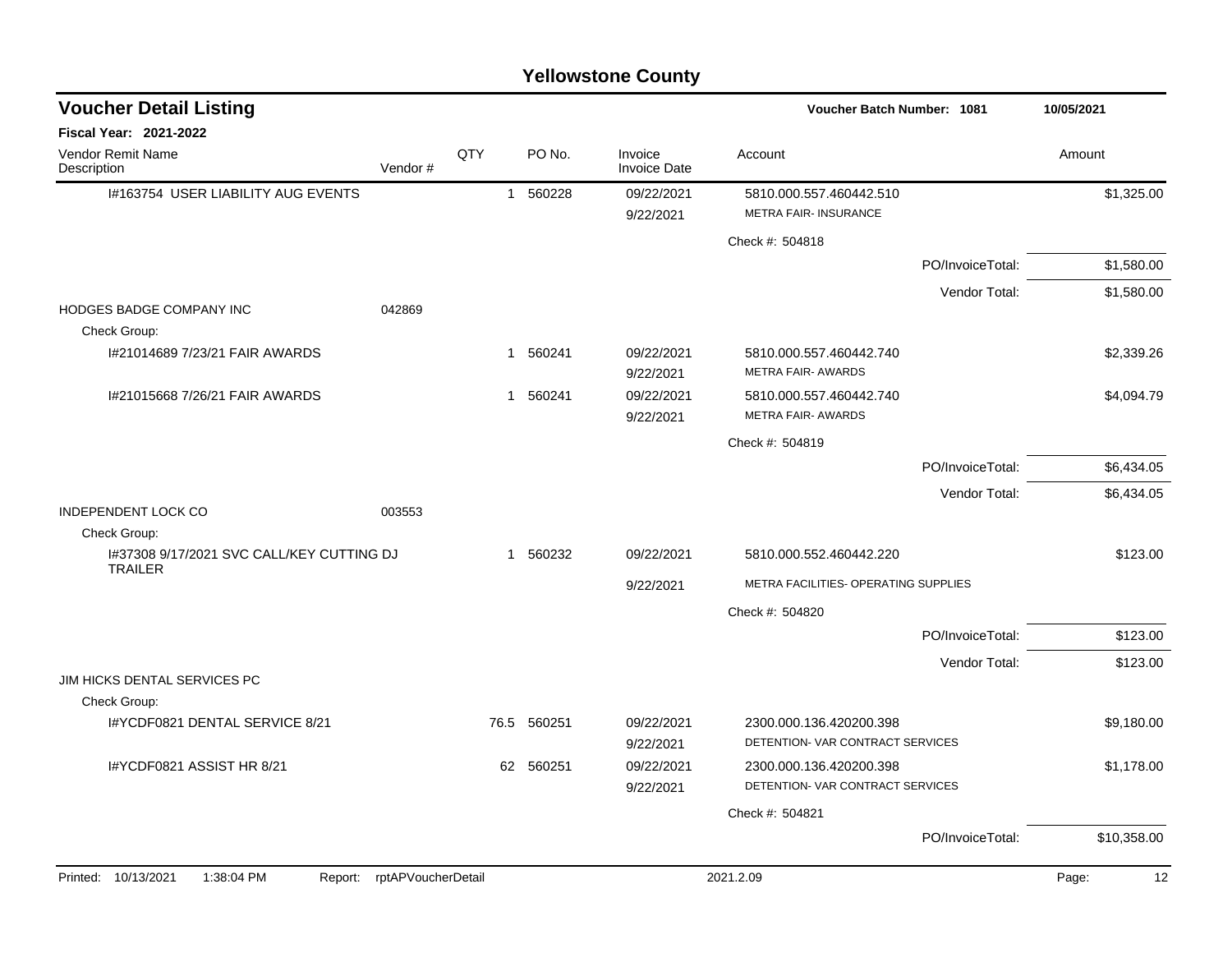| <b>Voucher Detail Listing</b>                |                    |     |                        |                                | Voucher Batch Number: 1081                                      | 10/05/2021  |
|----------------------------------------------|--------------------|-----|------------------------|--------------------------------|-----------------------------------------------------------------|-------------|
| <b>Fiscal Year: 2021-2022</b>                |                    |     |                        |                                |                                                                 |             |
| Vendor Remit Name<br>Description             | Vendor#            | QTY | PO No.                 | Invoice<br><b>Invoice Date</b> | Account                                                         | Amount      |
|                                              |                    |     |                        |                                | Vendor Total:                                                   | \$10,358.00 |
| JUBINVILLE, ERIC                             |                    |     |                        |                                |                                                                 |             |
| Check Group:                                 |                    |     |                        |                                |                                                                 |             |
| O#1706186059 9/20/21 BO STAFF LUNCH          |                    |     | 1 560253               | 09/22/2021<br>9/22/2021        | 5810.000.556.460442.220<br>METRA ADMISSIONS- OPERATING SUPPLIES | \$77.85     |
|                                              |                    |     |                        |                                | Check #: 504822                                                 |             |
|                                              |                    |     |                        |                                | PO/InvoiceTotal:                                                | \$77.85     |
|                                              |                    |     |                        |                                | Vendor Total:                                                   | \$77.85     |
| KINGS ACE HARDWARE, STATE<br>Check Group:    |                    |     |                        |                                |                                                                 |             |
| I#743770/2 A#200411 Butane Lighter           |                    |     | 1 560205               | 09/21/2021                     | 2399.000.235.420250.220                                         | \$6.99      |
|                                              |                    |     |                        | 9/21/2021                      | YSC- OPERATING SUPPLIES                                         |             |
| I#743487/2 A#200411 Extension cord           |                    |     | 560205<br>$\mathbf 1$  | 09/21/2021                     | 2399.000.235.420250.360                                         | \$44.99     |
|                                              |                    |     |                        | 9/21/2021                      | YSC- REPAIRS & MAINT SERVICE                                    |             |
| I#743676/2 A#200411 Drain Tube               |                    |     | 560205<br>$\mathbf{1}$ | 09/21/2021<br>9/21/2021        | 2399.000.235.420250.360<br>YSC- REPAIRS & MAINT SERVICE         | \$6.99      |
| I#743465/2 A#200416 Grease gun/grease        |                    |     | 560205<br>$\mathbf 1$  | 09/21/2021                     | 2399.000.235.420250.360                                         | \$67.98     |
|                                              |                    |     |                        | 9/21/2021                      | <b>YSC- REPAIRS &amp; MAINT SERVICE</b>                         |             |
|                                              |                    |     |                        |                                | Check #: 504823                                                 |             |
|                                              |                    |     |                        |                                | PO/InvoiceTotal:                                                | \$126.95    |
|                                              |                    |     |                        |                                | Vendor Total:                                                   | \$126.95    |
| KITTELSON & ASSOCIATES                       |                    |     |                        |                                |                                                                 |             |
| Check Group:                                 |                    |     |                        |                                |                                                                 |             |
| I#0120463 9/21/21 PROF SVCS THROUGH 8/31/21  |                    |     | 1 560254               | 09/22/2021<br>9/22/2021        | 5811.000.552.460442.930<br>FACILITIES- LAND IMPROVEMENT         | \$12,152.50 |
|                                              |                    |     |                        |                                | Check #: 504824                                                 |             |
|                                              |                    |     |                        |                                | PO/InvoiceTotal:                                                | \$12,152.50 |
|                                              |                    |     |                        |                                | Vendor Total:                                                   | \$12,152.50 |
| LAUREL OUTLOOK<br>Check Group:               | 020198             |     |                        |                                |                                                                 |             |
| Printed: 10/13/2021<br>1:38:04 PM<br>Report: | rptAPVoucherDetail |     |                        |                                | 2021.2.09                                                       | Page:<br>13 |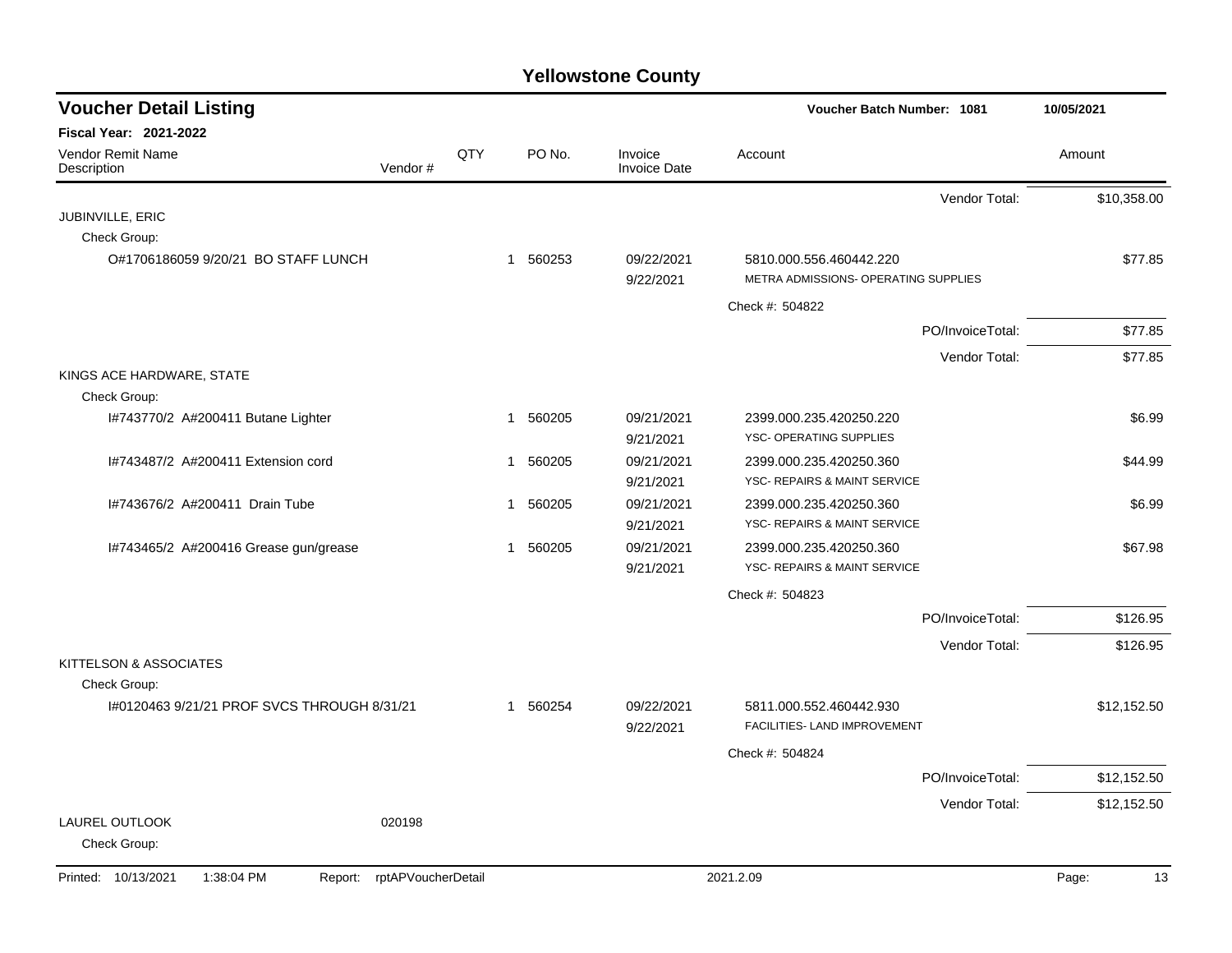### A#88397 Laurel Outlook Yrly Sub 9/21-8/22 1 560190 09/21/2021 1000.000.100.410100.332 9/21/2021 BOCC- PUBLICATIONS Check #: 504825 PO/InvoiceTotal: \$49.00 Vendor Total: \$49.00 MACDC Check Group: 2021-2022 ASSOC DUES TH 1 560247 09/22/2021 1000.000.221.410330.330 \$600.00 9/22/2021 CLERK OF COURT- MEMBERSHIP & DUES Check #: 504826 PO/InvoiceTotal: \$600.00 Vendor Total: \$600.00 MADESC.... Check Group: 7/26/21; 21-22 ANNUAL MEMBERSHIP 1 560207 09/21/2021 1000.000.124.420600.333 \$50.00 9/21/2021 DES- SUBSCRIPTIONS Check #: 504827 PO/InvoiceTotal: \$50.00 Vendor Total: \$50.00 MEADOW GREEN SALES Check Group: I#15234 9/15/21 LAWN MOWER 1 560242 09/22/2021 5811.000.552.460442.940 9/22/2021 FACILITIES- CAPITAL OUTLAY/EQUIPMENT I#15237 9/15/21 WALKER MTLGHS REPAIR 1 560242 09/22/2021 5810.000.552.460442.369 5424.39 9/22/2021 METRA FACILITIES- BUILDING/EQUIP REPAIRS Check #: 504828 PO/InvoiceTotal: \$22,669.39 Vendor Total: \$22,669.39 MONTANA DEPT OF LABOR & INDUSTRY Check Group: **Voucher Batch Number: Yellowstone County** Vendor Remit Name **Description Voucher Detail Listing Fiscal Year: 2021-2022 1081 10/05/2021** PO No. Invoice Account Amount Amount Amount Amount Vendor # **QTY** Invoice Date Printed: 10/13/2021 1:38:04 PM Report: rptAPVoucherDetail 2021.2.09 2021.2.09 Page: 14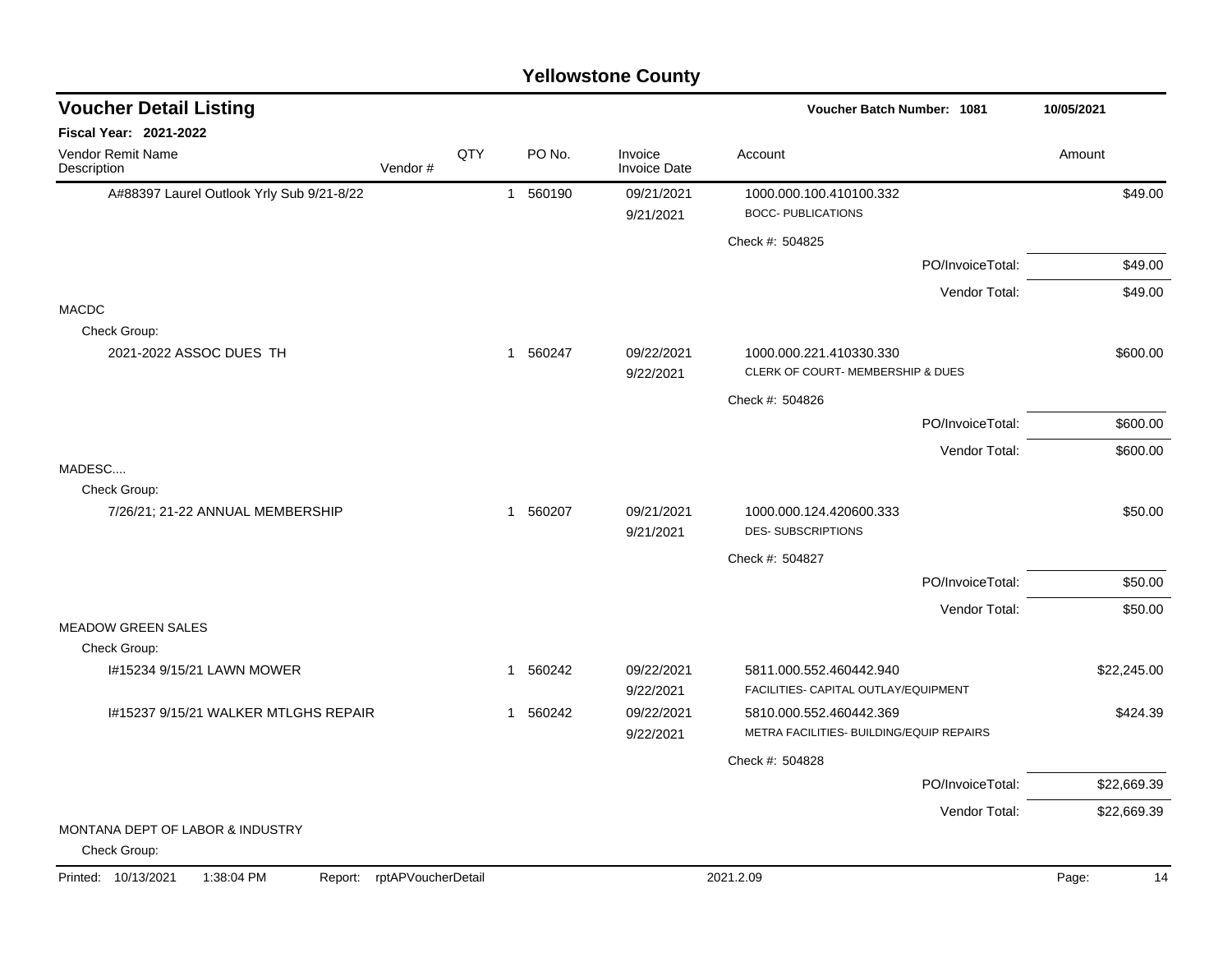| <b>Voucher Detail Listing</b>                              |                |            |                                | Voucher Batch Number: 1081                             | 10/05/2021 |
|------------------------------------------------------------|----------------|------------|--------------------------------|--------------------------------------------------------|------------|
| <b>Fiscal Year: 2021-2022</b>                              |                |            |                                |                                                        |            |
| Vendor Remit Name<br>Vendor#<br>Description                | QTY            | PO No.     | Invoice<br><b>Invoice Date</b> | Account                                                | Amount     |
| RECORD#2011-BOIL-MTN-000389 9/17/2021 BOILER<br>CERT OF OP | $\overline{1}$ | 560246     | 09/22/2021                     | 5810.000.552.460442.220                                | \$31.00    |
|                                                            |                |            | 9/22/2021                      | METRA FACILITIES- OPERATING SUPPLIES                   |            |
|                                                            |                |            |                                | Check #: 504829                                        |            |
|                                                            |                |            |                                | PO/InvoiceTotal:                                       | \$31.00    |
|                                                            |                |            |                                | Vendor Total:                                          | \$31.00    |
| MONTANA INTERACTIVE INC<br>Check Group:                    |                |            |                                |                                                        |            |
| 1#2899878 A#121643 BURN PERMITS                            |                | 1 560199   | 09/21/2021<br>9/21/2021        | 1000.000.000.323051.000<br><b>GENERAL BURN PERMITS</b> | \$2.25     |
|                                                            |                |            |                                | Check #: 504830                                        |            |
|                                                            |                |            |                                | PO/InvoiceTotal:                                       | \$2.25     |
|                                                            |                |            |                                | Vendor Total:                                          | \$2.25     |
| MONTANA MOBILE DOCUMENT SHREDDING INC                      |                |            |                                |                                                        |            |
| Check Group:                                               |                |            |                                |                                                        |            |
| #63472 SHREDDING 9/15/21                                   |                | 1 560219   | 09/21/2021                     | 2300.000.135.420180.399<br>MISC- CONTRACT SERVICE      | \$106.40   |
|                                                            |                |            | 9/21/2021                      |                                                        |            |
|                                                            |                |            |                                | Check #: 504831<br>PO/InvoiceTotal:                    | \$106.40   |
| Check Group:                                               |                |            |                                |                                                        |            |
| I#63529 Shredding                                          |                | 470 560262 | 09/23/2021                     | 1000.000.199.411800.397                                | \$89.30    |
|                                                            |                |            | 9/23/2021                      | MISC- CONTRACT SERVICES                                |            |
| I#63529 Shredding                                          | 340            | 560262     | 09/23/2021                     | 2301.000.122.411100.399                                | \$64.60    |
|                                                            |                |            | 9/23/2021                      | ATTORNEY- OTHER CONTRACT SERVICES                      |            |
| I#63529 Shredding                                          | 333            | 560262     | 09/23/2021                     | 1000.000.221.410330.398                                | \$63.27    |
|                                                            |                |            | 9/23/2021                      | CLERK OF COURT-VARIABLE CONTRACT SERVICE               |            |
|                                                            |                |            |                                | Check #: 504831                                        |            |
|                                                            |                |            |                                | PO/InvoiceTotal:                                       | \$217.17   |
|                                                            |                |            |                                | Vendor Total:                                          | \$323.57   |
| NET TRANSCRIPTS INC                                        |                |            |                                |                                                        |            |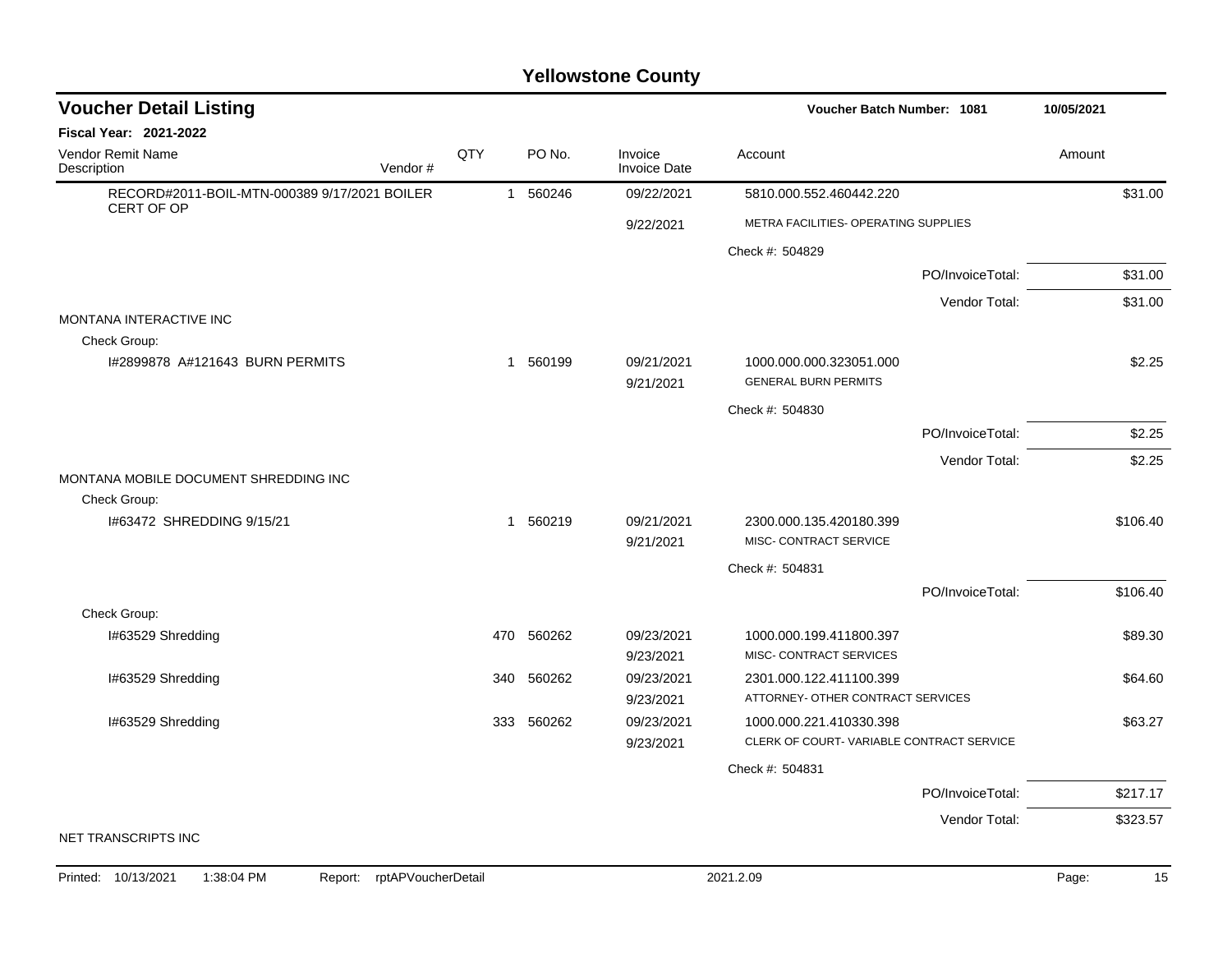| <b>Voucher Detail Listing</b>                           |         | Voucher Batch Number: 1081 | 10/05/2021   |          |                                |                                                                  |            |
|---------------------------------------------------------|---------|----------------------------|--------------|----------|--------------------------------|------------------------------------------------------------------|------------|
| Fiscal Year: 2021-2022                                  |         |                            |              |          |                                |                                                                  |            |
| Vendor Remit Name<br>Description                        | Vendor# | QTY                        |              | PO No.   | Invoice<br><b>Invoice Date</b> | Account                                                          | Amount     |
| Check Group:                                            |         |                            |              |          |                                |                                                                  |            |
| I#NT6079 - DC 20-0487 St v Rogers Trancripts 9.15.21    |         |                            |              | 1 560263 | 09/23/2021<br>9/23/2021        | 2301.000.122.411100.202<br>ATTORNEY- EXPENSE OF INVEST           | \$234.82   |
|                                                         |         |                            |              |          |                                | Check #: 504832                                                  |            |
|                                                         |         |                            |              |          |                                | PO/InvoiceTotal:                                                 | \$234.82   |
|                                                         |         |                            |              |          |                                | Vendor Total:                                                    | \$234.82   |
| <b>NILE</b><br>Check Group:                             | 038794  |                            |              |          |                                |                                                                  |            |
| 1#9814 AG ED GRANT FY22 SUPPORT                         |         |                            |              | 1 560224 | 09/22/2021<br>9/22/2021        | 2900.000.280.411800.397<br>PILT- FIXED CONTRACT SERVICES         | \$5,000.00 |
|                                                         |         |                            |              |          |                                | Check #: 504833                                                  |            |
|                                                         |         |                            |              |          |                                | PO/InvoiceTotal:                                                 | \$5,000.00 |
|                                                         |         |                            |              |          |                                | Vendor Total:                                                    | \$5,000.00 |
| NUTRIEN AG SOLUTIONS                                    |         |                            |              |          |                                |                                                                  |            |
| Check Group:                                            |         |                            |              |          |                                |                                                                  |            |
| I#46725532 30 Gal Milestone Herbicide                   |         |                            | $\mathbf{1}$ | 560201   | 09/21/2021<br>9/21/2021        | 2140.000.403.431100.222<br>WEED- CHEM, LAB & MED SUPPLIES        | \$7,552.50 |
|                                                         |         |                            |              |          |                                | Check #: 504834                                                  |            |
|                                                         |         |                            |              |          |                                | PO/InvoiceTotal:                                                 | \$7,552.50 |
|                                                         |         |                            |              |          |                                | Vendor Total:                                                    | \$7,552.50 |
| OFFICE DEPOT BUSINESS ACCOUNT                           |         |                            |              |          |                                |                                                                  |            |
| Check Group:<br>I#14800626 A#976 8/13/21 FABRIC MT FAIR |         |                            |              | 1 560264 | 09/23/2021                     | 5810.000.557.460442.220                                          | \$65.97    |
|                                                         |         |                            |              |          | 9/23/2021                      | METRA FAIR- OPERATING SUPPLIES                                   |            |
| I#14820024 A#976 8/18/21 INK CARTRIDGE                  |         |                            |              | 1 560264 | 09/23/2021                     | 5810.000.553.460442.220                                          | \$34.59    |
|                                                         |         |                            |              |          | 9/23/2021                      | METRA CONCESSIONS- OPERATING SUPPLIES                            |            |
| I#14820024 A#976 8/18/21 BINDER                         |         |                            |              | 560264   | 09/23/2021<br>9/23/2021        | 5810.000.557.460442.220<br><b>METRA FAIR- OPERATING SUPPLIES</b> | \$4.99     |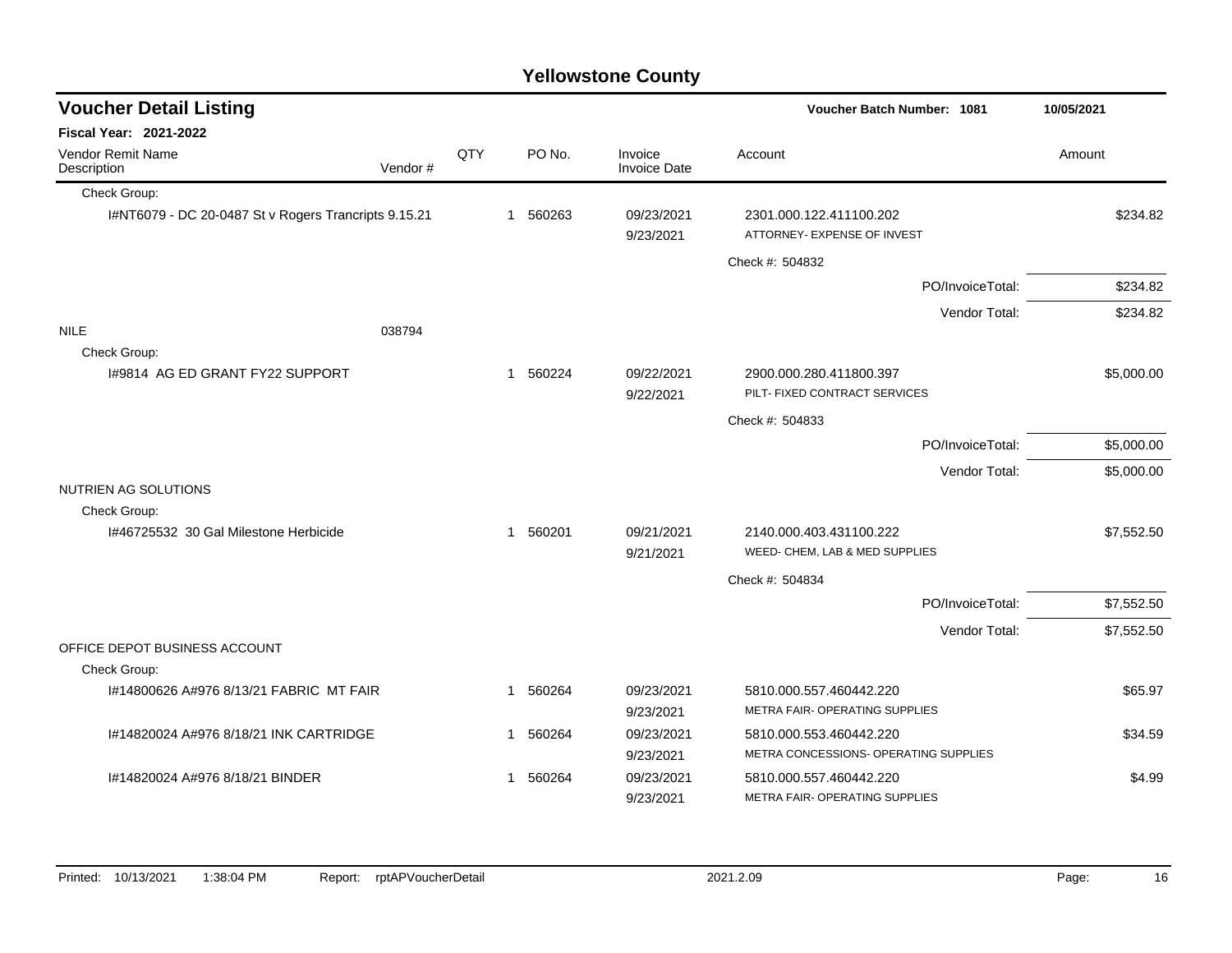| <b>Voucher Detail Listing</b>                               |                               |     |              | 10/05/2021                     |                                                    |                  |             |
|-------------------------------------------------------------|-------------------------------|-----|--------------|--------------------------------|----------------------------------------------------|------------------|-------------|
| <b>Fiscal Year: 2021-2022</b>                               |                               |     |              |                                |                                                    |                  |             |
| Vendor Remit Name<br>Description                            | Vendor#                       | QTY | PO No.       | Invoice<br><b>Invoice Date</b> | Account                                            |                  | Amount      |
| 1#14826545 A#976 8/19/21 COPIES/FLYERS FAIR<br><b>RODEO</b> |                               |     | 1 560264     | 09/23/2021                     | 5810.000.557.460442.320                            |                  | \$255.00    |
|                                                             |                               |     |              | 9/23/2021                      | METRA FAIR- PRINTING                               |                  |             |
| 1#14832772 A#976 8/19/21 SHEET PROTECTORS                   |                               |     | 1 560264     | 09/23/2021                     | 5810.000.557.460442.220                            |                  | \$17.84     |
|                                                             |                               |     |              | 9/23/2021                      | METRA FAIR- OPERATING SUPPLIES                     |                  |             |
|                                                             |                               |     |              |                                | Check #: 504835                                    |                  |             |
|                                                             |                               |     |              |                                |                                                    | PO/InvoiceTotal: | \$378.39    |
|                                                             |                               |     |              |                                |                                                    | Vendor Total:    | \$378.39    |
| PEPSI COLA BOTTLING                                         | 004960                        |     |              |                                |                                                    |                  |             |
| Check Group:                                                |                               |     |              |                                |                                                    |                  |             |
| I#428161 9/16/21 SODA/CUP/LIDS/CO2                          |                               |     | 1 560233     | 09/22/2021<br>9/22/2021        | 5810.000.553.460442.223<br>METRA CONCESSIONS- FOOD |                  | \$2,137.00  |
|                                                             |                               |     |              |                                | Check #: 504836                                    |                  |             |
|                                                             |                               |     |              |                                |                                                    | PO/InvoiceTotal: | \$2,137.00  |
|                                                             |                               |     |              |                                |                                                    |                  |             |
| PITMAN, DENIS                                               |                               |     |              |                                |                                                    | Vendor Total:    | \$2,137.00  |
| Check Group:                                                |                               |     |              |                                |                                                    |                  |             |
| Commuting Aug 2021 Mileage                                  |                               |     | 67.5 560186  | 09/20/2021                     | 1000.000.100.410100.371                            |                  | \$37.80     |
|                                                             |                               |     |              | 9/20/2021                      | <b>BOCC- TRAVEL PITMAN</b>                         |                  |             |
| Business Mileage Aug 2021                                   |                               |     | 335.6 560186 | 09/20/2021                     | 1000.000.100.410100.371                            |                  | \$187.94    |
|                                                             |                               |     |              | 9/20/2021                      | <b>BOCC- TRAVEL PITMAN</b>                         |                  |             |
|                                                             |                               |     |              |                                | Check #: 504837                                    |                  |             |
|                                                             |                               |     |              |                                |                                                    | PO/InvoiceTotal: | \$225.74    |
|                                                             |                               |     |              |                                |                                                    | Vendor Total:    | \$225.74    |
| PUBLIC UTILITIES<br>Check Group:                            | 005150                        |     |              |                                |                                                    |                  |             |
| A#111177 9/16/21                                            |                               |     | 1 560234     | 09/22/2021                     | 5810.000.552.460442.342                            |                  | \$10,150.96 |
|                                                             |                               |     |              | 9/22/2021                      | METRA FACILITIES- WATER/LANDFILL                   |                  |             |
|                                                             |                               |     |              |                                | Check #: 504838                                    |                  |             |
|                                                             |                               |     |              |                                |                                                    | PO/InvoiceTotal: | \$10,150.96 |
|                                                             |                               |     |              |                                |                                                    |                  |             |
| Printed: 10/13/2021<br>1:38:04 PM                           | rptAPVoucherDetail<br>Report: |     |              |                                | 2021.2.09                                          |                  | 17<br>Page: |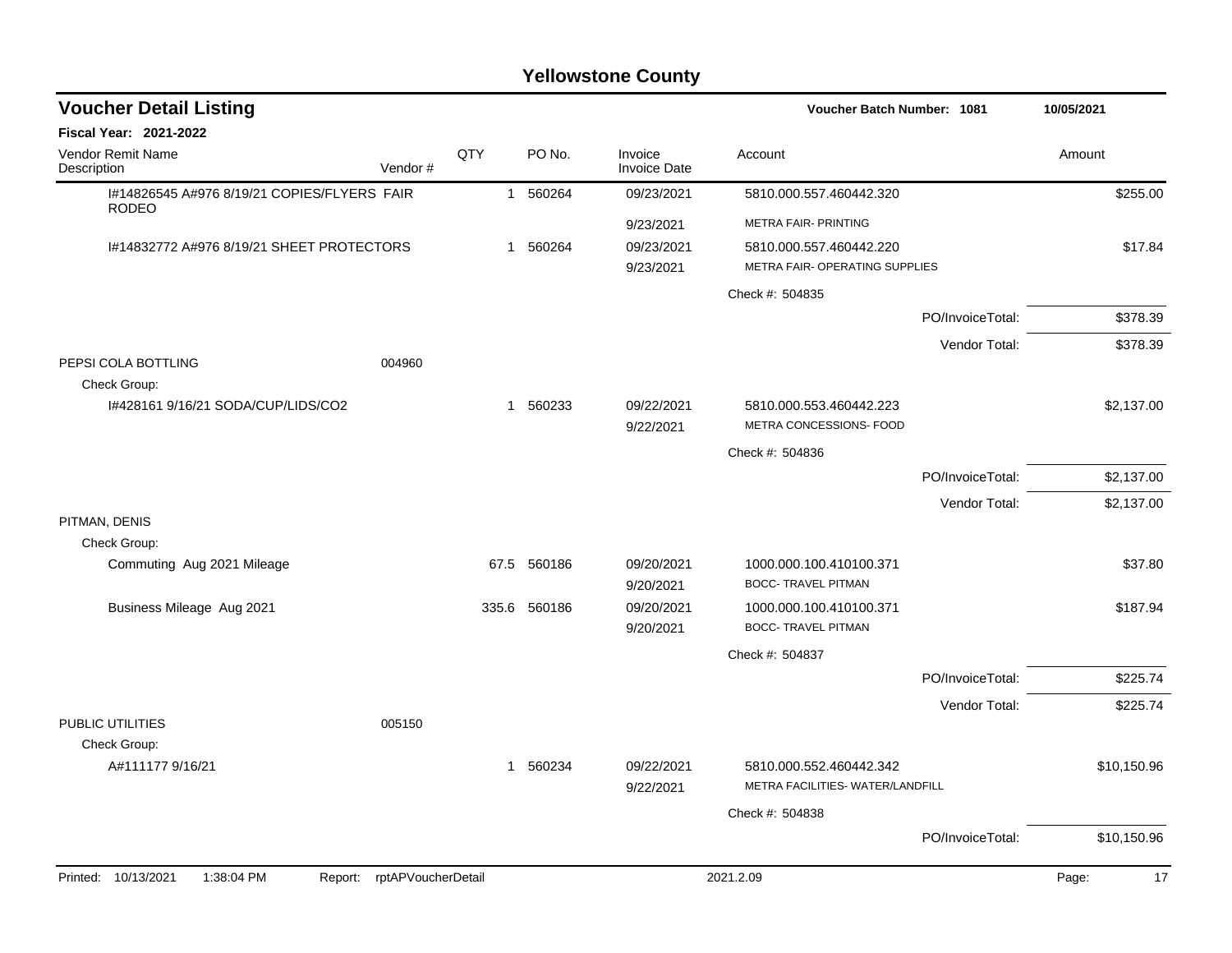| <b>Voucher Detail Listing</b>                                     |                    |     |                        |                                | <b>Voucher Batch Number: 1081</b>                            |                  | 10/05/2021  |
|-------------------------------------------------------------------|--------------------|-----|------------------------|--------------------------------|--------------------------------------------------------------|------------------|-------------|
| <b>Fiscal Year: 2021-2022</b><br>Vendor Remit Name<br>Description | Vendor#            | QTY | PO No.                 | Invoice<br><b>Invoice Date</b> | Account                                                      |                  | Amount      |
|                                                                   |                    |     |                        |                                |                                                              | Vendor Total:    | \$10,150.96 |
| RAINBOW GAS COMPANY<br>Check Group:                               | 036995             |     |                        |                                |                                                              |                  |             |
| I#SLSINV00454 8/31/21                                             |                    |     | 1 560238               | 09/22/2021<br>9/22/2021        | 5810.000.552.460442.344<br>METRA FACILITIES- GAS             |                  | \$1,026.62  |
|                                                                   |                    |     |                        |                                | Check #: 504839                                              |                  |             |
|                                                                   |                    |     |                        |                                |                                                              | PO/InvoiceTotal: | \$1,026.62  |
|                                                                   |                    |     |                        |                                |                                                              | Vendor Total:    | \$1,026.62  |
| <b>RUBBER STAMP SHOP</b>                                          | 005420             |     |                        |                                |                                                              |                  |             |
| Check Group:<br>I#210778 - Self-Inking Stamp                      |                    |     | 1 560188               | 09/21/2021<br>9/21/2021        | 1000.000.121.410340.210<br>JP- OFFICE SUPPLIES               |                  | \$56.28     |
|                                                                   |                    |     |                        |                                | Check #: 504840                                              |                  |             |
|                                                                   |                    |     |                        |                                |                                                              | PO/InvoiceTotal: | \$56.28     |
|                                                                   |                    |     |                        |                                |                                                              | Vendor Total:    | \$56.28     |
| <b>SIGN PRO</b>                                                   | 033784             |     |                        |                                |                                                              |                  |             |
| Check Group:<br>1#72854 UPDATE OUTSIDE INFO SIGNS                 |                    |     | 560212<br>$\mathbf{1}$ | 09/21/2021<br>9/21/2021        | 2300.000.136.420200.220<br>DETENTION- OPERATING SUPPLIES     |                  | \$192.25    |
|                                                                   |                    |     |                        |                                | Check #: 504841                                              |                  |             |
|                                                                   |                    |     |                        |                                |                                                              | PO/InvoiceTotal: | \$192.25    |
|                                                                   |                    |     |                        |                                |                                                              | Vendor Total:    | \$192.25    |
| SPOTLIGHT PRODUCTIONS INC.<br>Check Group:                        | 045251             |     |                        |                                |                                                              |                  |             |
| 1#2021-067MTFair Media 8/31/21 Media Placement TV                 |                    |     | 560237<br>-1           | 09/22/2021<br>9/22/2021        | 5810.000.557.460442.337<br>METRA FAIR- PUBLICITY/ADVERTISING |                  | \$17,500.00 |
|                                                                   |                    |     |                        |                                | Check #: 504842                                              |                  |             |
|                                                                   |                    |     |                        |                                |                                                              | PO/InvoiceTotal: | \$17,500.00 |
|                                                                   |                    |     |                        |                                |                                                              | Vendor Total:    | \$17,500.00 |
| STARPLEX CORPORATION                                              | 042999             |     |                        |                                |                                                              |                  |             |
| Printed: 10/13/2021<br>1:38:04 PM<br>Report:                      | rptAPVoucherDetail |     |                        |                                | 2021.2.09                                                    |                  | Page:<br>18 |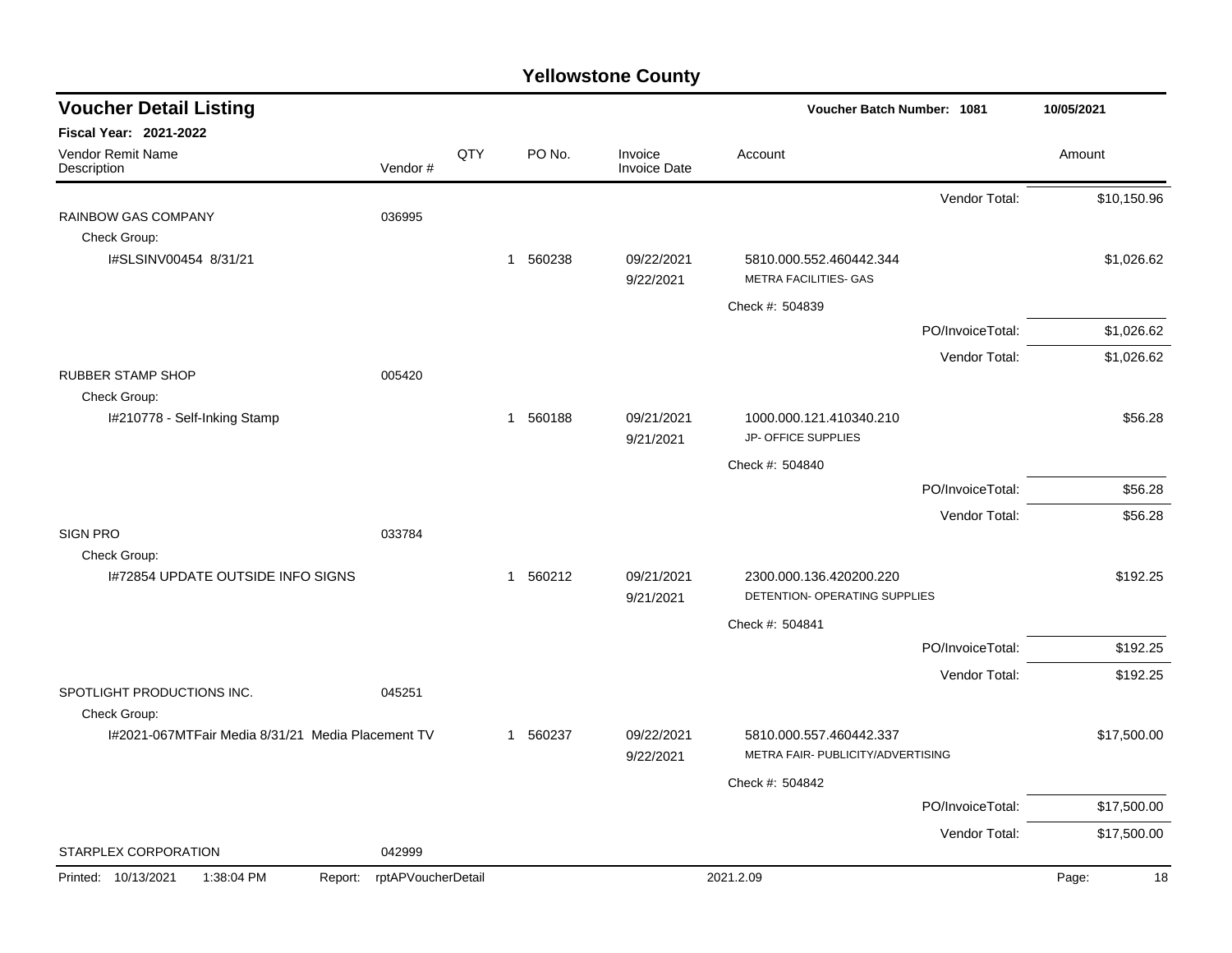#### Check Group: I#51218 9/13/21 HOME IMPROVE SHOW 1 560240 09/22/2021 5810.000.554.460442.367 \$1,010.40 9/22/2021 METRA EVENTS- JANITORIAL I#51219 9/13/21 GUN SHOW 1 560240 09/22/2021 5810.000.554.460442.367 \$884.10 9/22/2021 METRA EVENTS- JANITORIAL I#51220 9/20/21 BILLINGS MARKET 1 1 560240 09/22/2021 5810.000.554.460442.367 \$1,178.80 9/22/2021 METRA EVENTS- JANITORIAL I#51221 9/20/21 NRA BANQUET 1 1 560240 09/22/2021 5810.000.554.460442.367 5810.000 554.460442.367 9/22/2021 METRA EVENTS- JANITORIAL Check #: 504843 PO/InvoiceTotal: \$3,336.43 Vendor Total: \$3,336.43 STATE BAR OF MONTANA 020117 Check Group: Bar Dues - Jesse Otis Erickson 1 1 560259 09/23/2021 2301.000.122.411100.330 \$220.00 9/23/2021 ATTORNEY- MEMBERSHIP & DUES Check #: 504844 PO/InvoiceTotal: \$220.00 Vendor Total: \$220.00 SVEE, RODNEY Check Group: Oct 2021 - Professional Contract 1 1 560195 09/21/2021 1000.000.113.410540.398 \$1,000.00 9/21/2021 TREASURER- VARIABLE CONTRACT SERVICE Check #: 504845 PO/InvoiceTotal: \$1,000.00 Vendor Total: \$1,000.00 SWXBL **Voucher Batch Number: Yellowstone County** Vendor Remit Name Description **Voucher Detail Listing Fiscal Year: 2021-2022 1081 10/05/2021** PO No. Invoice Account Amount Amount Amount Amount Vendor # **QTY** Invoice Date

#### Check Group: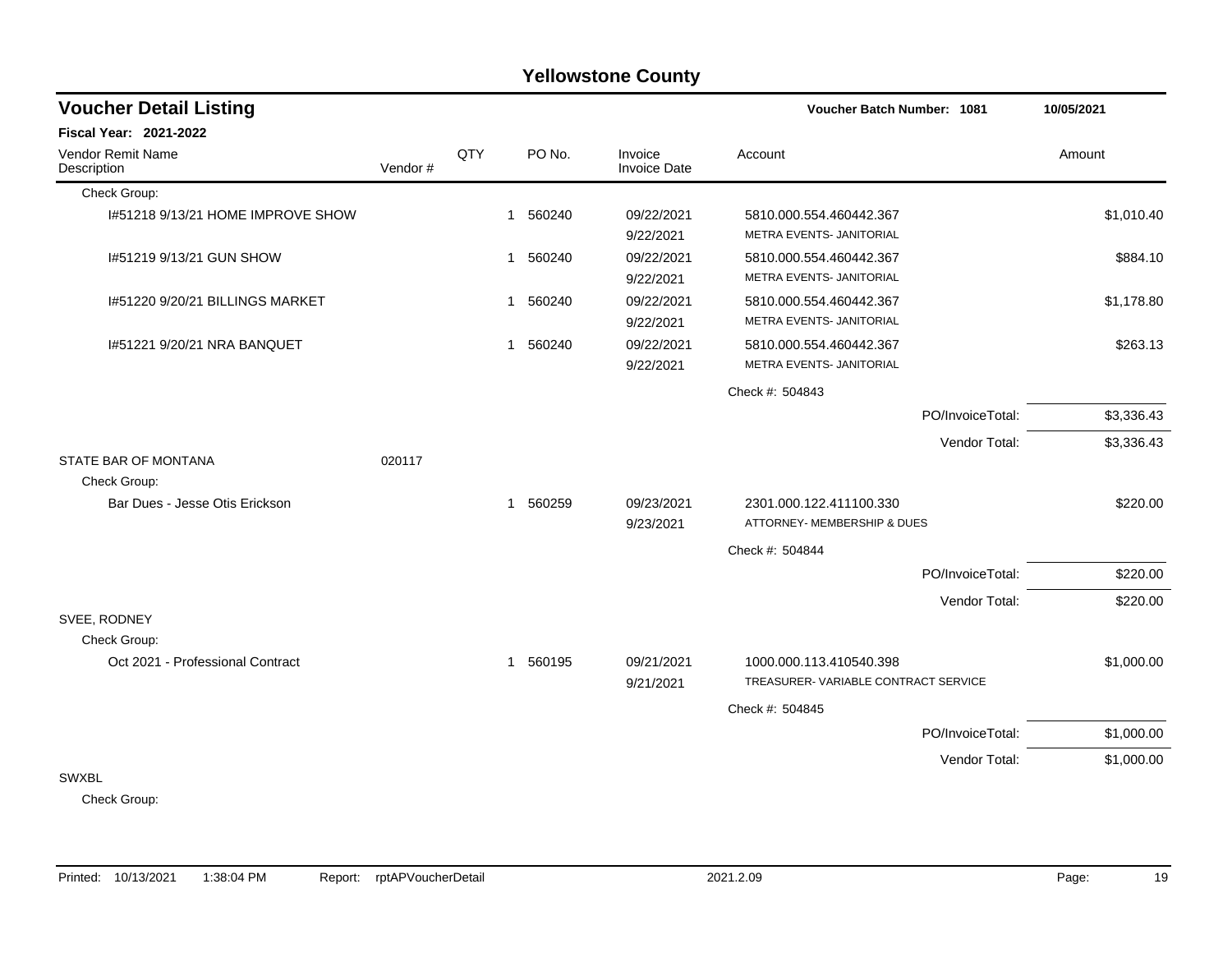| <b>Voucher Detail Listing</b>                     |         |                  |           |                                | <b>Voucher Batch Number: 1081</b>     | 10/05/2021       |            |
|---------------------------------------------------|---------|------------------|-----------|--------------------------------|---------------------------------------|------------------|------------|
| Fiscal Year: 2021-2022                            |         |                  |           |                                |                                       |                  |            |
| <b>Vendor Remit Name</b><br>Description           | Vendor# | QTY              | PO No.    | Invoice<br><b>Invoice Date</b> | Account                               |                  | Amount     |
| I#181345B-1 2/21/21 AD MOTORSPORTS<br>SPECTACULAR |         |                  | 1 560255  | 09/22/2021                     | 5810.000.555.460442.337               |                  | \$17.00    |
|                                                   |         |                  |           | 9/22/2021                      | METRA MARKETING- PUBLICITY/ADVERTSING |                  |            |
|                                                   |         |                  |           |                                | Check #: 504846                       |                  |            |
|                                                   |         |                  |           |                                |                                       | PO/InvoiceTotal: | \$17.00    |
|                                                   |         |                  |           |                                |                                       | Vendor Total:    | \$17.00    |
| SYSCO FOOD SERVICES OF MT<br>Check Group:         | 002390  |                  |           |                                |                                       |                  |            |
| I#343434914 9/17/21 FOOD                          |         |                  | 1 560231  | 09/22/2021                     | 5810.000.553.460442.223               |                  | \$214.11   |
|                                                   |         |                  |           | 9/22/2021                      | METRA CONCESSIONS- FOOD               |                  |            |
| I#343434914 9/17/21 FOOD                          |         | 1                | 560231    | 09/22/2021                     | 5810.000.553.460442.228               |                  | \$296.16   |
|                                                   |         |                  |           | 9/22/2021                      | METRA CONCESSIONS- FOOD-CATERING      |                  |            |
|                                                   |         |                  |           |                                | Check #: 504847                       |                  |            |
|                                                   |         |                  |           |                                |                                       | PO/InvoiceTotal: | \$510.27   |
|                                                   |         |                  |           |                                |                                       | Vendor Total:    | \$510.27   |
| TEL NET SYSTEMS INC<br>Check Group:               |         |                  |           |                                |                                       |                  |            |
| 1#105462 LABOR REPAIR CAM IN BOOKING              |         | 18               | 560215    | 09/21/2021                     | 2300.000.136.420200.362               |                  | \$1,440.00 |
|                                                   |         |                  |           | 9/21/2021                      | <b>DETENTION- MAINT &amp; REPAIRS</b> |                  |            |
| I#105462 CAT5 JACK                                |         |                  | 12 560215 | 09/21/2021                     | 2300.000.136.420200.362               |                  | \$95.28    |
|                                                   |         |                  |           | 9/21/2021                      | DETENTION- MAINT & REPAIRS            |                  |            |
| I#105462 8 CONDUCTOR                              |         | 12 <sup>12</sup> | 560215    | 09/21/2021                     | 2300.000.136.420200.362               |                  | \$18.00    |
|                                                   |         |                  |           | 9/21/2021                      | DETENTION- MAINT & REPAIRS            |                  |            |
| I#105462 MISC SUPPLIES                            |         | 1                | 560215    | 09/21/2021                     | 2300.000.136.420200.362               |                  | \$93.20    |
|                                                   |         |                  |           | 9/21/2021                      | DETENTION- MAINT & REPAIRS            |                  |            |
|                                                   |         |                  |           |                                | Check #: 504848                       |                  |            |
|                                                   |         |                  |           |                                |                                       | PO/InvoiceTotal: | \$1,646.48 |
|                                                   |         |                  |           |                                |                                       | Vendor Total:    | \$1,646.48 |
| THE MASTERS TOUCH, LLC                            |         |                  |           |                                |                                       |                  |            |
| Check Group:                                      |         |                  |           |                                |                                       |                  |            |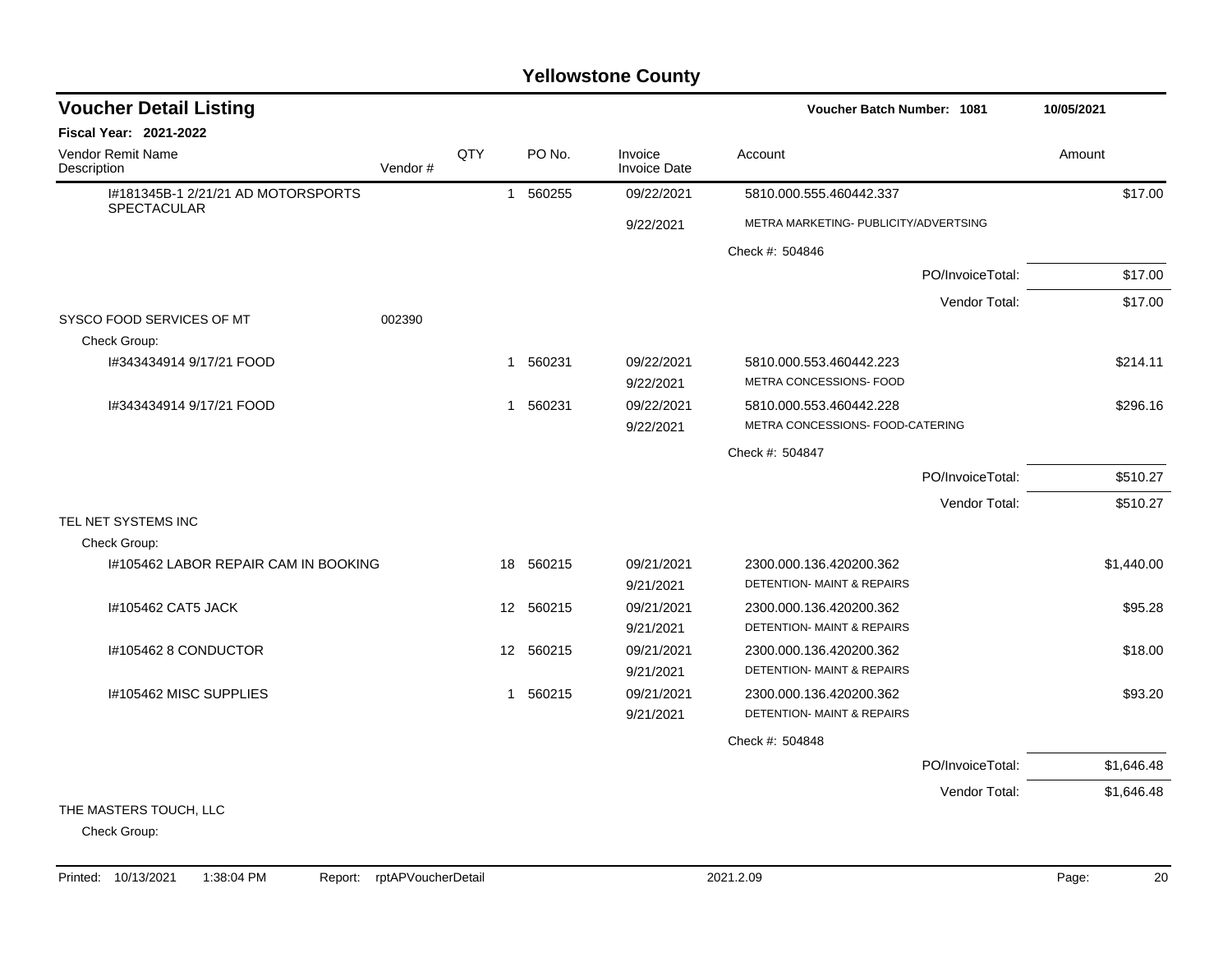| <b>Yellowstone County</b> |  |
|---------------------------|--|
|---------------------------|--|

| <b>Voucher Detail Listing</b>     |                            |                |          |                                | <b>Voucher Batch Number: 1081</b>       | 10/05/2021  |
|-----------------------------------|----------------------------|----------------|----------|--------------------------------|-----------------------------------------|-------------|
| <b>Fiscal Year: 2021-2022</b>     |                            |                |          |                                |                                         |             |
| Vendor Remit Name<br>Description  | Vendor#                    | QTY            | PO No.   | Invoice<br><b>Invoice Date</b> | Account                                 | Amount      |
| I#E77062 Outsourcing tax stmts    |                            | $\mathbf{1}$   | 560227   | 09/22/2021<br>9/22/2021        | 1000.000.199.411800.311<br>MISC-POSTAGE | \$33,750.00 |
|                                   |                            |                |          |                                | Check #: 504849                         |             |
|                                   |                            |                |          |                                | PO/InvoiceTotal:                        | \$33,750.00 |
|                                   |                            |                |          |                                | Vendor Total:                           | \$33,750.00 |
| UNIFORMS2GEAR, INC                |                            |                |          |                                |                                         |             |
| Check Group:                      |                            |                |          |                                |                                         |             |
| I#116611 TDU SHIRTS SZ MD         |                            | $\mathbf{2}$   | 560252   | 09/22/2021                     | 2300.000.136.420200.229                 | \$80.72     |
|                                   |                            |                |          | 9/22/2021                      | DETENTION- CLOTHING/UNIFORM STAFF       |             |
| I#116609 TDU SHIRT SZ SM          |                            | 5              | 560252   | 09/22/2021                     | 2300.000.136.420200.229                 | \$201.80    |
|                                   |                            |                |          | 9/22/2021                      | DETENTION- CLOTHING/UNIFORM STAFF       |             |
| 1#116609 TDU PANTS SZ 34          |                            | 5              | 560252   | 09/22/2021                     | 2300.000.136.420200.229                 | \$201.80    |
|                                   |                            |                |          | 9/22/2021                      | DETENTION- CLOTHING/UNIFORM STAFF       |             |
| #116609 TDU PANTS SZ 36           |                            | 5              | 560252   | 09/22/2021                     | 2300.000.136.420200.229                 | \$201.80    |
|                                   |                            |                |          | 9/22/2021                      | DETENTION- CLOTHING/UNIFORM STAFF       |             |
| I#116609 TDU SHIRT SZ SM          |                            | 3              | 560252   | 09/22/2021                     | 2300.000.136.420200.229                 | \$121.08    |
|                                   |                            |                |          | 9/22/2021                      | DETENTION- CLOTHING/UNIFORM STAFF       |             |
| I#116609 TDU SHIRT SZ SM          |                            |                | 2 560252 | 09/22/2021                     | 2300.000.136.420200.229                 | \$80.72     |
|                                   |                            |                |          | 9/22/2021                      | DETENTION- CLOTHING/UNIFORM STAFF       |             |
| #116609 TDU PANTS SZ 14           |                            | 5              | 560252   | 09/22/2021                     | 2300.000.136.420200.229                 | \$246.25    |
|                                   |                            |                |          | 9/22/2021                      | DETENTION- CLOTHING/UNIFORM STAFF       |             |
| #114702 TDU SHIRT SZ LRG          |                            | $\overline{7}$ | 560252   | 09/22/2021                     | 2300.000.136.420200.229                 | \$296.87    |
|                                   |                            |                |          | 9/22/2021                      | DETENTION- CLOTHING/UNIFORM STAFF       |             |
| I#114702 TDY SHIRT SZ LRG         |                            | $\overline{7}$ | 560252   | 09/22/2021                     | 2300.000.136.420200.229                 | \$296.87    |
|                                   |                            |                |          | 9/22/2021                      | DETENTION- CLOTHING/UNIFORM STAFF       |             |
| I#114702 TDU SHIRT SZ XL          |                            | $\overline{7}$ | 560252   | 09/22/2021                     | 2300.000.136.420200.229                 | \$296.87    |
|                                   |                            |                |          | 9/22/2021                      | DETENTION- CLOTHING/UNIFORM STAFF       |             |
| I#114702 TDU SHIRT SZ XL          |                            | $\overline{7}$ | 560252   | 09/22/2021                     | 2300.000.136.420200.229                 | \$296.87    |
|                                   |                            |                |          | 9/22/2021                      | DETENTION- CLOTHING/UNIFORM STAFF       |             |
| 1#114702 TDU SHIRT SZ 2XL         |                            | $\overline{7}$ | 560252   | 09/22/2021                     | 2300.000.136.420200.229                 | \$296.87    |
|                                   |                            |                |          | 9/22/2021                      | DETENTION- CLOTHING/UNIFORM STAFF       |             |
| Printed: 10/13/2021<br>1:38:04 PM | Report: rptAPVoucherDetail |                |          |                                | 2021.2.09                               | 21<br>Page: |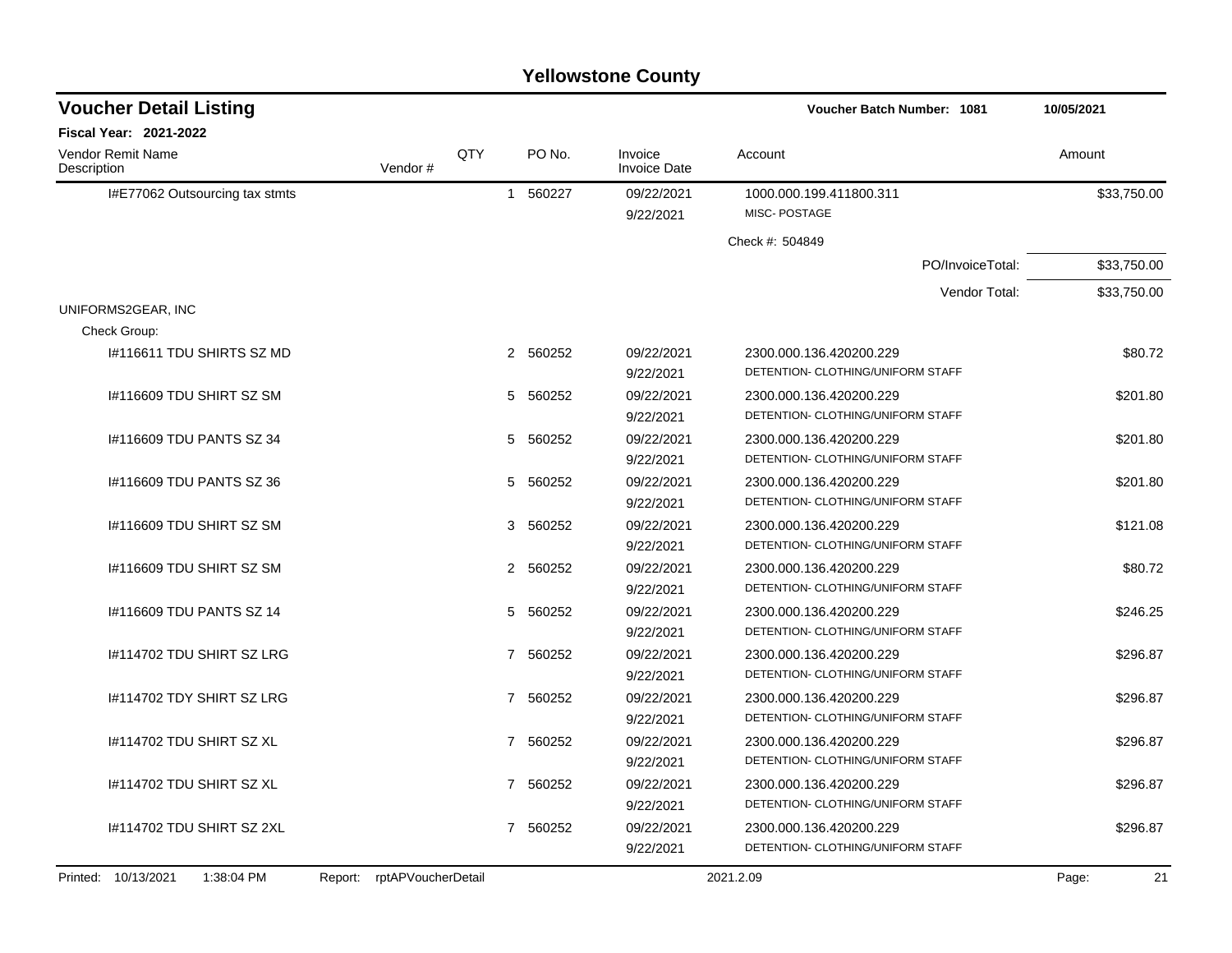| <b>Voucher Detail Listing</b>                                      |              |           |                                | Voucher Batch Number: 1081                             | 10/05/2021  |
|--------------------------------------------------------------------|--------------|-----------|--------------------------------|--------------------------------------------------------|-------------|
| <b>Fiscal Year: 2021-2022</b>                                      |              |           |                                |                                                        |             |
| Vendor Remit Name<br>Description<br>Vendor#                        | QTY          | PO No.    | Invoice<br><b>Invoice Date</b> | Account                                                | Amount      |
| 1#114702 TDU SHIRT SZ 2XL                                          |              | 7 560252  | 09/22/2021                     | 2300.000.136.420200.229                                | \$296.87    |
|                                                                    |              |           | 9/22/2021                      | DETENTION- CLOTHING/UNIFORM STAFF                      |             |
| #116612 TDU PANTS SZ 32X38                                         |              | 10 560252 | 09/22/2021                     | 2300.000.136.420200.229                                | \$550.00    |
|                                                                    |              |           | 9/22/2021                      | DETENTION- CLOTHING/UNIFORM STAFF                      |             |
| 1#116612 TDU PANTS SZ 38X38                                        |              | 10 560252 | 09/22/2021                     | 2300.000.136.420200.229                                | \$550.00    |
|                                                                    |              |           | 9/22/2021                      | DETENTION- CLOTHING/UNIFORM STAFF                      |             |
| #116612 TDU PANTS SZ 42X38                                         | 10           | 560252    | 09/22/2021                     | 2300.000.136.420200.229                                | \$550.00    |
|                                                                    |              |           | 9/22/2021                      | DETENTION- CLOTHING/UNIFORM STAFF                      |             |
| 1#116328 TDU SHIRT SZ 2XL                                          | $\mathbf{1}$ | 560252    | 09/22/2021                     | 2300.000.136.420200.229                                | \$42.76     |
|                                                                    |              |           | 9/22/2021                      | DETENTION- CLOTHING/UNIFORM STAFF                      |             |
| 1#116610 TDU BELT SZ XS                                            |              | 1 560252  | 09/22/2021                     | 2300.000.136.420200.229                                | \$17.17     |
|                                                                    |              |           | 9/22/2021                      | DETENTION- CLOTHING/UNIFORM STAFF                      |             |
| 1#115399 TDU SHIRT SZ M                                            | 5            | 560252    | 09/22/2021                     | 2300.000.136.420200.229                                | \$225.70    |
|                                                                    |              |           | 9/22/2021                      | DETENTION- CLOTHING/UNIFORM STAFF                      |             |
| I#115399 TDU SHIRT SZ M                                            | 5            | 560252    | 09/22/2021                     | 2300.000.136.420200.229                                | \$225.70    |
|                                                                    |              |           | 9/22/2021                      | DETENTION- CLOTHING/UNIFORM STAFF                      |             |
| 1#115399 TDU SHIRT SZ M                                            | 5            | 560252    | 09/22/2021                     | 2300.000.136.420200.229                                | \$225.70    |
|                                                                    |              |           | 9/22/2021                      | DETENTION- CLOTHING/UNIFORM STAFF                      |             |
| 1#115399 TDU SHIRT SZ L                                            | 5            | 560252    | 09/22/2021                     | 2300.000.136.420200.229                                | \$213.80    |
|                                                                    |              |           | 9/22/2021                      | DETENTION- CLOTHING/UNIFORM STAFF                      |             |
| 1#115399 TDU SHIRT SZ L                                            |              | 5 560252  | 09/22/2021                     | 2300.000.136.420200.229                                | \$184.70    |
|                                                                    |              |           | 9/22/2021                      | DETENTION- CLOTHING/UNIFORM STAFF                      |             |
|                                                                    |              |           |                                | Check #: 504850                                        |             |
|                                                                    |              |           |                                | PO/InvoiceTotal:                                       | \$5,700.92  |
|                                                                    |              |           |                                | Vendor Total:                                          | \$5,700.92  |
| <b>VERIZON WIRELESS</b><br>Check Group:                            |              |           |                                |                                                        |             |
|                                                                    |              |           |                                |                                                        |             |
| I#9888012103 A#271621775-00001 9/10-10/9/21                        |              | 1 560203  | 09/21/2021                     | 2399.000.235.420250.345<br>YSC- TELEPHONE & TECHNOLOGY | \$74.18     |
|                                                                    |              |           | 9/21/2021                      |                                                        |             |
|                                                                    |              |           |                                | Check #: 504851                                        |             |
| Printed: 10/13/2021<br>1:38:04 PM<br>rptAPVoucherDetail<br>Report: |              |           |                                | 2021.2.09                                              | Page:<br>22 |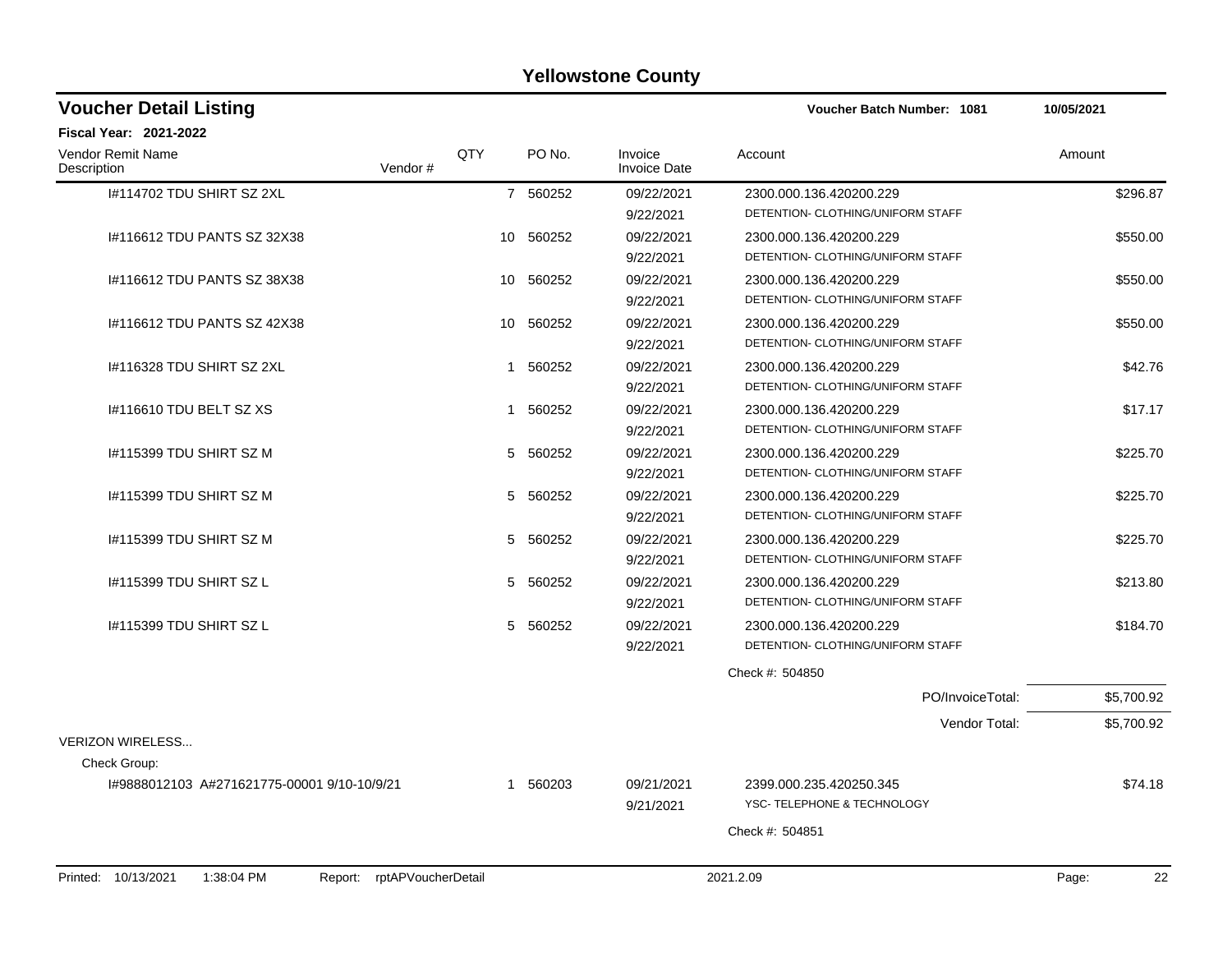| <b>Voucher Detail Listing</b>           |                               |     |                        |                                | <b>Voucher Batch Number: 1081</b>                          |                  | 10/05/2021  |
|-----------------------------------------|-------------------------------|-----|------------------------|--------------------------------|------------------------------------------------------------|------------------|-------------|
| <b>Fiscal Year: 2021-2022</b>           |                               |     |                        |                                |                                                            |                  |             |
| Vendor Remit Name<br>Description        | Vendor#                       | QTY | PO No.                 | Invoice<br><b>Invoice Date</b> | Account                                                    |                  | Amount      |
|                                         |                               |     |                        |                                |                                                            | PO/InvoiceTotal: | \$74.18     |
|                                         |                               |     |                        |                                |                                                            | Vendor Total:    | \$74.18     |
| <b>VICTORY SUPPLY INC</b>               |                               |     |                        |                                |                                                            |                  |             |
| Check Group:<br>I#0053566 DISP FACEMASK |                               |     | 560223<br>$\mathbf{1}$ | 09/21/2021                     | 2300.000.136.420200.220                                    |                  | \$1,500.00  |
|                                         |                               |     |                        | 9/21/2021                      | DETENTION- OPERATING SUPPLIES                              |                  |             |
|                                         |                               |     |                        |                                | Check #: 504852                                            |                  |             |
|                                         |                               |     |                        |                                |                                                            | PO/InvoiceTotal: | \$1,500.00  |
|                                         |                               |     |                        |                                |                                                            | Vendor Total:    | \$1,500.00  |
| <b>WARNE CHEMICAL</b>                   | 039405                        |     |                        |                                |                                                            |                  |             |
| Check Group:                            |                               |     |                        |                                |                                                            |                  |             |
| I#392364/Spray Equip, Elec Bkpk         |                               |     | 1 560225               | 09/22/2021<br>9/22/2021        | 2140.000.403.431100.220<br><b>WEED- OPERATING SUPPLIES</b> |                  | \$624.40    |
|                                         |                               |     |                        |                                | Check #: 504853                                            |                  |             |
|                                         |                               |     |                        |                                |                                                            | PO/InvoiceTotal: | \$624.40    |
|                                         |                               |     |                        |                                |                                                            | Vendor Total:    | \$624.40    |
| <b>WESTERN OFFICE EQUIPMENT</b>         | 006450                        |     |                        |                                |                                                            |                  |             |
| Check Group:                            |                               |     |                        |                                |                                                            |                  |             |
| I#54297 INK CART SGT OFF                |                               |     | 3 560211               | 09/21/2021<br>9/21/2021        | 2300.000.136.420200.210<br>DETENTION- OFFICE SUPPLIES      |                  | \$243.00    |
|                                         |                               |     |                        |                                | Check #: 504854                                            |                  |             |
|                                         |                               |     |                        |                                |                                                            | PO/InvoiceTotal: | \$243.00    |
| Check Group:                            |                               |     |                        |                                |                                                            |                  |             |
| I#54500: Annual Svc Agreement           |                               |     | 1 560258               | 09/23/2021                     | 1000.000.221.410330.398                                    |                  | \$495.00    |
|                                         |                               |     |                        | 9/23/2021                      | CLERK OF COURT-VARIABLE CONTRACT SERVICE                   |                  |             |
|                                         |                               |     |                        |                                | Check #: 504854                                            |                  |             |
|                                         |                               |     |                        |                                |                                                            | PO/InvoiceTotal: | \$495.00    |
| WICKLANDER-ZULAWSKI                     | 038522                        |     |                        |                                |                                                            | Vendor Total:    | \$738.00    |
|                                         |                               |     |                        |                                |                                                            |                  |             |
| 10/13/2021<br>1:38:04 PM<br>Printed:    | rptAPVoucherDetail<br>Report: |     |                        |                                | 2021.2.09                                                  |                  | Page:<br>23 |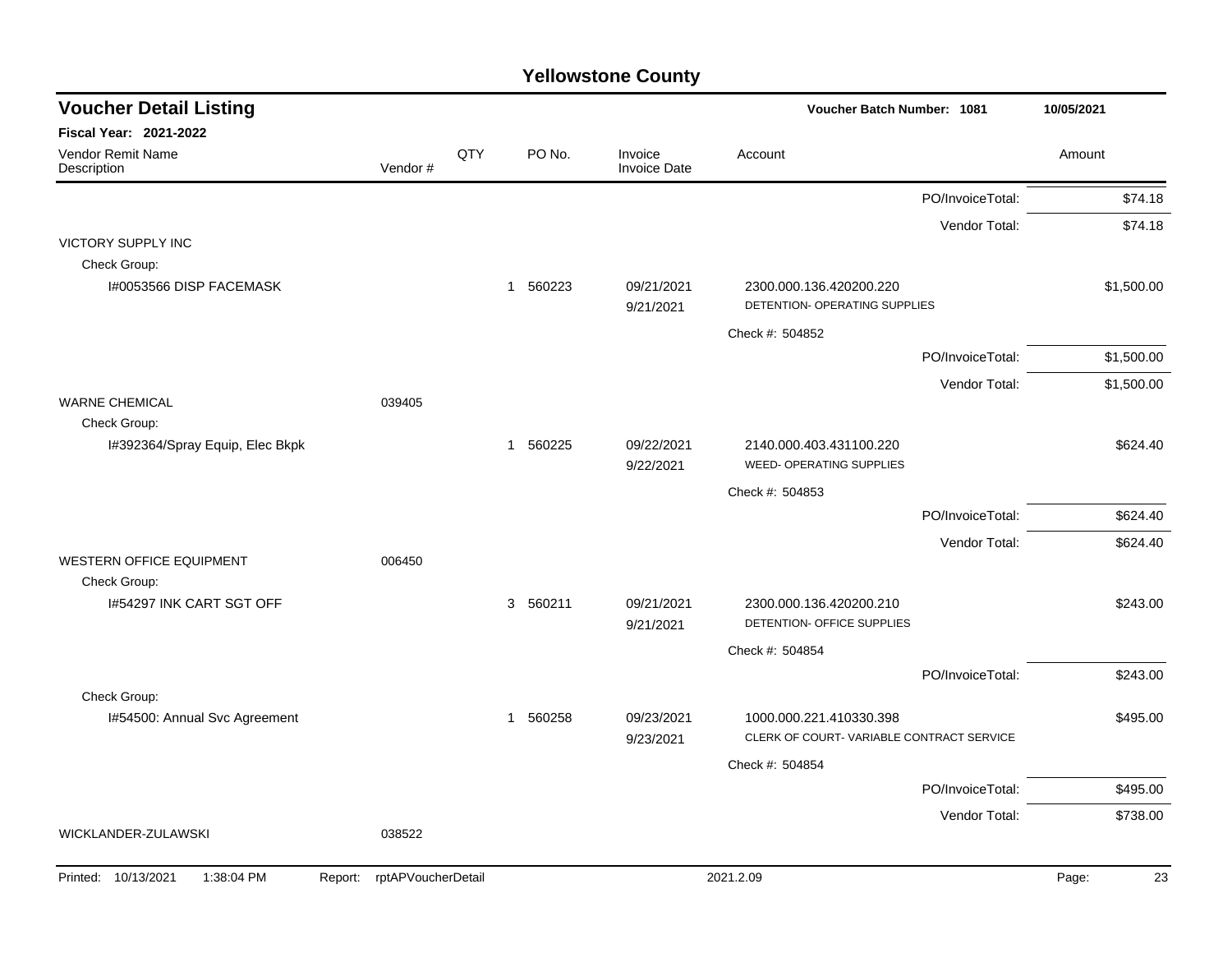| <b>Voucher Detail Listing</b>                                    |         |     |                |          |                                | Voucher Batch Number: 1081                         |                  | 10/05/2021 |  |
|------------------------------------------------------------------|---------|-----|----------------|----------|--------------------------------|----------------------------------------------------|------------------|------------|--|
| Fiscal Year: 2021-2022                                           |         |     |                |          |                                |                                                    |                  |            |  |
| Vendor Remit Name<br>Description                                 | Vendor# | QTY |                | PO No.   | Invoice<br><b>Invoice Date</b> | Account                                            |                  | Amount     |  |
| Check Group:                                                     |         |     |                |          |                                |                                                    |                  |            |  |
| I#25964 Reg Criminal Interview Blgs 2/15-18/22 GB, HG,<br>JM, BT |         |     |                | 1 560257 | 09/23/2021                     | 2300.000.130.420110.380                            |                  | \$2,190.00 |  |
|                                                                  |         |     |                |          | 9/23/2021                      | <b>ADMIN-TRAINING</b>                              |                  |            |  |
| I#25972 Reg Criminal Interview Blgs 2/18/22 MK                   |         |     | $\overline{1}$ | 560257   | 09/23/2021                     | 2300.000.130.420110.380                            |                  | \$265.00   |  |
|                                                                  |         |     |                |          | 9/23/2021                      | <b>ADMIN-TRAINING</b>                              |                  |            |  |
|                                                                  |         |     |                |          |                                | Check #: 504855                                    |                  |            |  |
|                                                                  |         |     |                |          |                                |                                                    | PO/InvoiceTotal: | \$2,455.00 |  |
|                                                                  |         |     |                |          |                                |                                                    | Vendor Total:    | \$2,455.00 |  |
| WYOMING LAW ENFORCEMENT ACADEMY                                  |         |     |                |          |                                |                                                    |                  |            |  |
| Check Group:                                                     |         |     |                |          |                                |                                                    |                  |            |  |
| C-11433 Lodging WYLEA Dougas 8/30/21 PG                          |         |     | -1             | 560260   | 09/23/2021                     | 2300.000.130.420110.370<br><b>ADMIN-TRAVEL</b>     |                  | \$62.00    |  |
|                                                                  |         |     |                |          | 9/23/2021                      |                                                    |                  |            |  |
|                                                                  |         |     |                |          |                                | Check #: 504856                                    |                  |            |  |
|                                                                  |         |     |                |          |                                |                                                    | PO/InvoiceTotal: | \$62.00    |  |
|                                                                  |         |     |                |          |                                |                                                    | Vendor Total:    | \$62.00    |  |
| YELLOWSTONE COUNTY NEWS                                          | 006690  |     |                |          |                                |                                                    |                  |            |  |
| Check Group:                                                     |         |     |                |          |                                |                                                    |                  |            |  |
| 1#111659 mh DISPLAY AD 5/21 NOT ALREADY PAID.                    |         |     |                | 1 560189 | 09/21/2021<br>9/21/2021        | 1000.000.113.410540.332<br>TREASURER- PUBLICATIONS |                  | \$47.25    |  |
|                                                                  |         |     |                |          |                                | Check #: 504857                                    |                  |            |  |
|                                                                  |         |     |                |          |                                |                                                    | PO/InvoiceTotal: | \$47.25    |  |
|                                                                  |         |     |                |          |                                |                                                    | Vendor Total:    | \$47.25    |  |
| YELLOWSTONE VALLEY ELECTRIC                                      | 006770  |     |                |          |                                |                                                    |                  |            |  |
| Check Group:                                                     |         |     |                |          |                                |                                                    |                  |            |  |
| A#17389010; POMPEY TOWER 8/31/21                                 |         |     |                | 1 560197 | 09/21/2021                     | 1000.000.124.420600.340                            |                  | \$185.49   |  |
|                                                                  |         |     |                |          | 9/21/2021                      | <b>DES-UTILITIES</b>                               |                  |            |  |
| A#17389010; SKYVIEW TOWER                                        |         |     | $\mathbf 1$    | 560197   | 09/21/2021                     | 1000.000.124.420600.340                            |                  | \$90.76    |  |
|                                                                  |         |     |                |          | 9/21/2021                      | <b>DES-UTILITIES</b>                               |                  |            |  |
|                                                                  |         |     |                |          |                                |                                                    |                  |            |  |